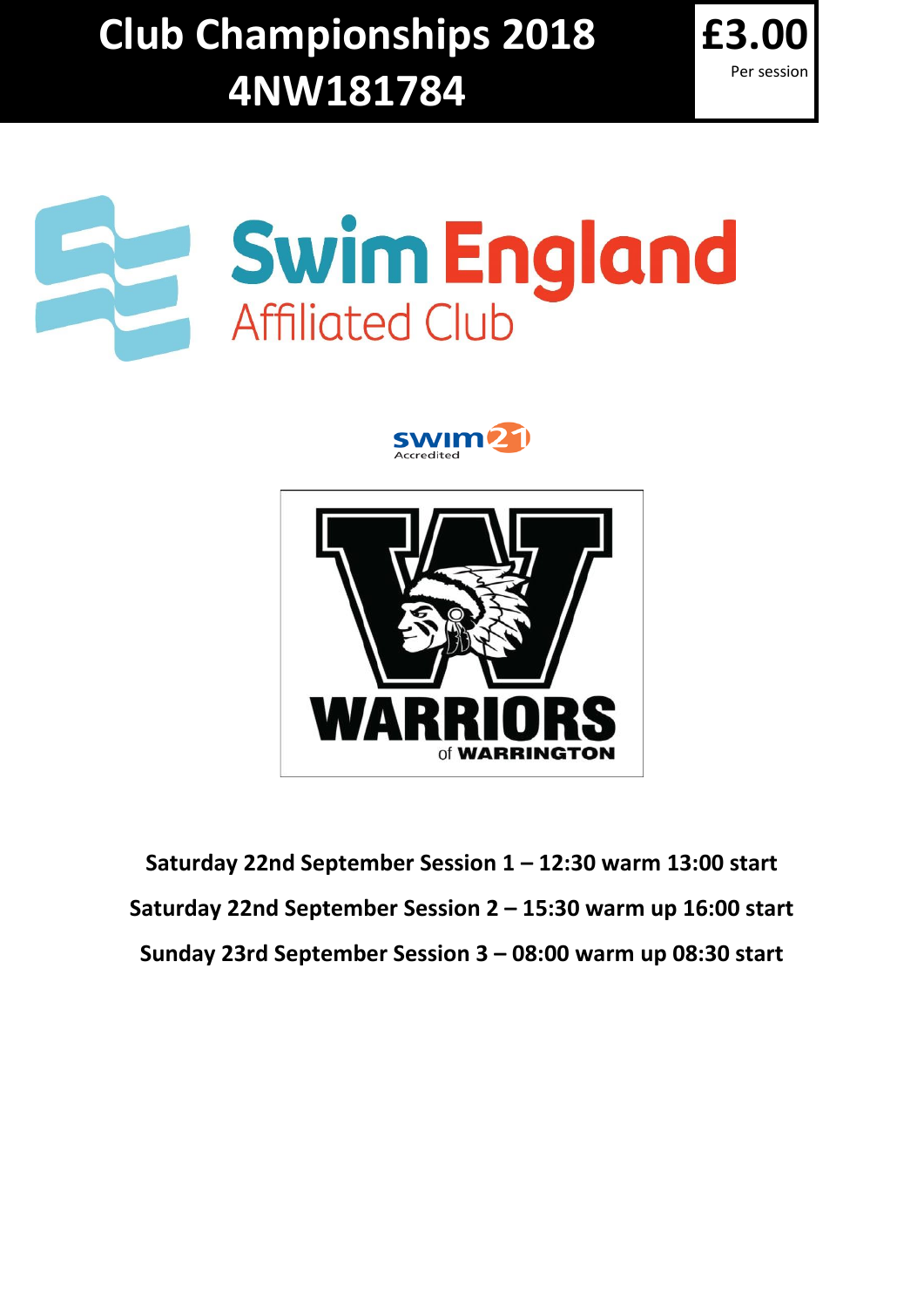# **Session 1 – Saturday 22nd September 2018**

# **Warm up 12.30 Session commences 1pm-3pm**

| Event 101 | Novice 25m | Freestyle           |
|-----------|------------|---------------------|
| Event 102 | Girls 400m | Freestyle           |
| Event 103 | Boys 400m  | Freestyle           |
| Event 104 | Novice 25m | <b>Butterfly</b>    |
| Event 105 | Girls 200m | Freestyle           |
| Event 106 | Boys 200m  | Freestyle           |
| Event 107 | Novice 25m | <b>Backstroke</b>   |
| Event 108 | Girls 50m  | Freestyle           |
| Event 109 | Boys 50m   | Freestyle           |
| Event 110 | Novice 25m | <b>Breaststroke</b> |

## **Session 2 – Saturday 22nd September 2018**

# **Warm up commences 3.30pm Session commences 4pm-6pm**

| Event 201 | Girls 200m | <b>Butterfly</b>    |
|-----------|------------|---------------------|
| Event 202 | Boys 200m  | <b>Butterfly</b>    |
| Event 203 | Girls 50m  | <b>Breaststroke</b> |
| Event 204 | Boys 50m   | <b>Breaststroke</b> |
| Event 205 | Girls 200m | <b>Backstroke</b>   |
| Event 206 | Boys 200m  | <b>Backstroke</b>   |
| Event 207 | Girls 50m  | <b>Butterfly</b>    |
| Event 208 | Boys 50m   | <b>Butterfly</b>    |
| Event 209 | Girls 200m | <b>Breaststroke</b> |
| Event 210 | Boys 200m  | <b>Breaststroke</b> |
| Event 211 | Girls 50m  | <b>Backstroke</b>   |
| Event 212 | Boys 50m   | <b>Backstroke</b>   |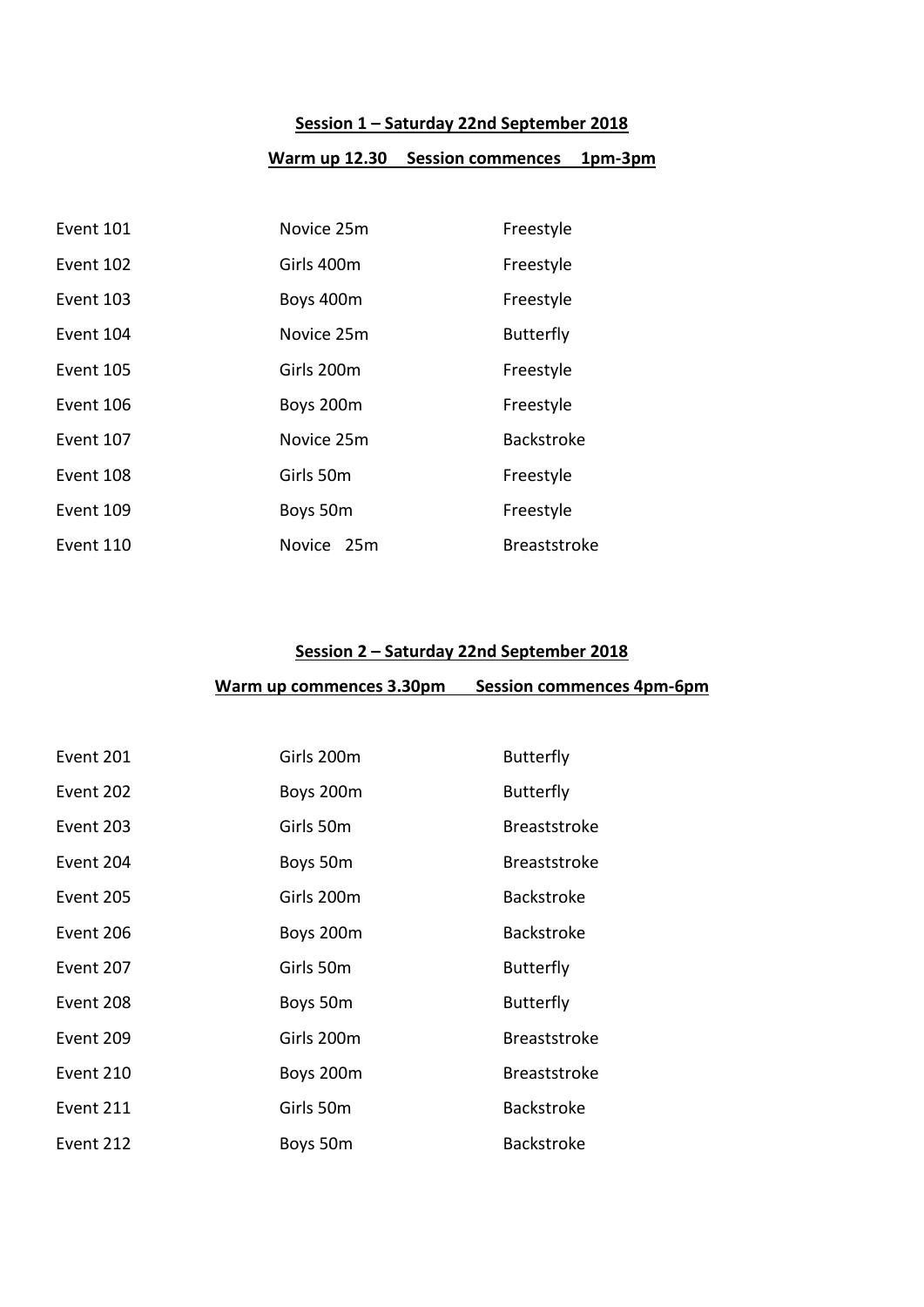# **Session 3 – Sunday 23rd September 2018**

# **Warm up commences 8am Session commences 8:30am-12pm**

| Event 301 | Girls 400m | Individual Medley        |
|-----------|------------|--------------------------|
| Event 302 | Boys 400m  | Individual Medley        |
| Event 303 | Girls 200m | <b>Individual Medley</b> |
| Event 304 | Boys 200m  | <b>Individual Medley</b> |
| Event 305 | Girls 100m | <b>Individual Medley</b> |
| Event 306 | Boys 100m  | <b>Individual Medley</b> |
| Event 307 | Girls 100m | Freestyle                |
| Event 308 | Boys 100m  | Freestyle                |
| Event 309 | Girls 100m | <b>Butterfly</b>         |
| Event 310 | Boys 100m  | <b>Butterfly</b>         |
| Event 311 | Girls 100m | <b>Backstroke</b>        |
| Event 312 | Boys 100m  | Backstroke               |
| Event 313 | Girls 100m | <b>Breaststroke</b>      |
| Event 314 | Boys 100m  | <b>Breaststroke</b>      |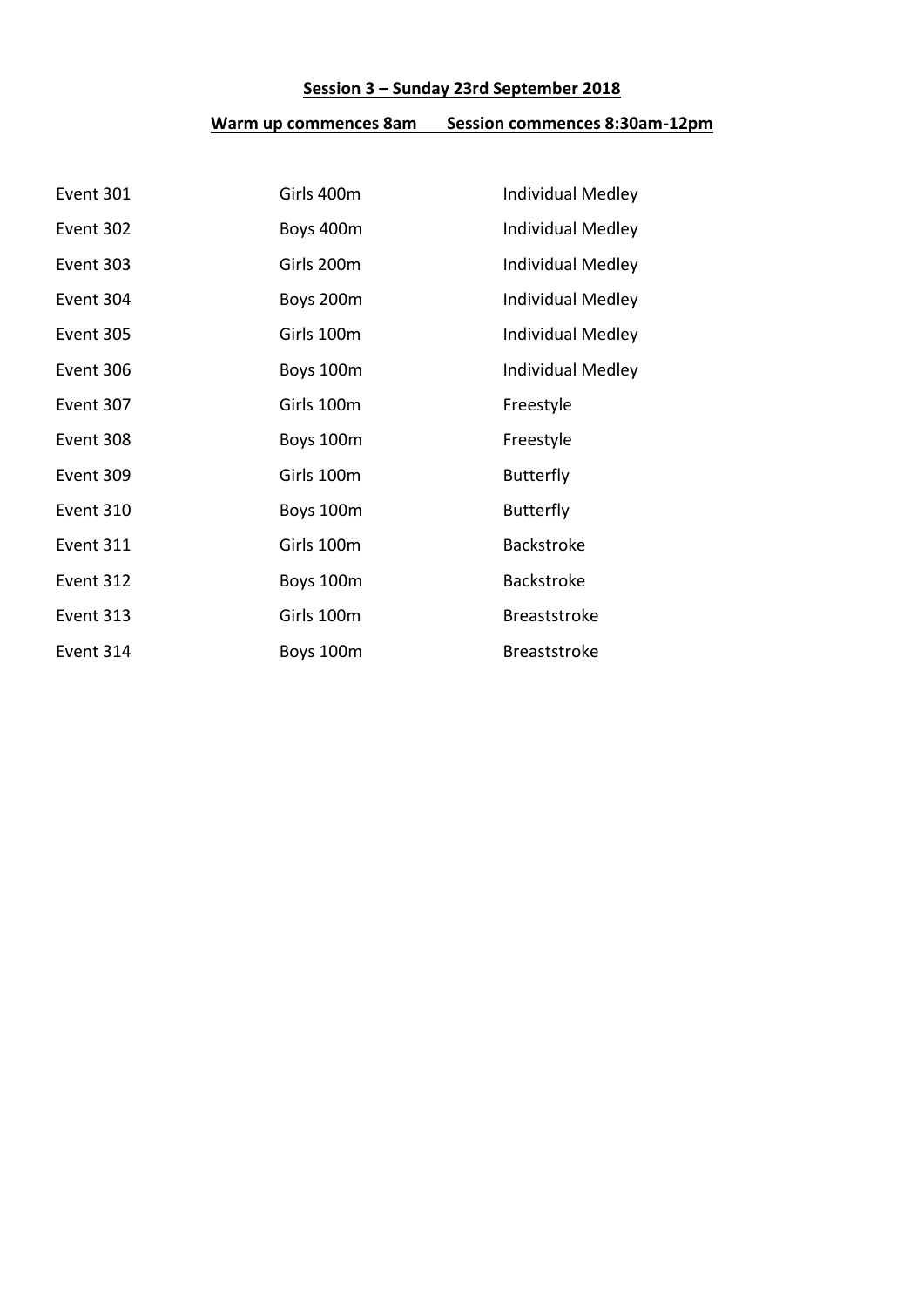#### **Event 1 Mixed 6-10 25 SC Meter Freestyle**

|                | <b>Name</b>               | Age   | <b>Team</b>    | <b>Seed Time</b> |
|----------------|---------------------------|-------|----------------|------------------|
| 1              | Simcock, Florence A       | W8    | $\mathbf C$    | NT               |
| 2              | Kanan, Thieone A          | M9    | $\mathsf{C}$   | NT               |
| 3              | Gardiner-Johnson, Zara    | W6    | JD             | NT               |
| $\overline{4}$ | Tabern, Emily J           | W8    | $\mathsf{C}$   | NT               |
| 5              | Tyas, Grace E             | W8.   | JD             | NT               |
| 6              | McCoy, Jack A             | M8    | JD             | NT               |
| $\tau$         | Betts, Orla H             | W8    | $\mathsf{C}$   | NT               |
| 8              | Hurst, Iris A             | W8    | $\mathsf{C}$   | NT               |
| 9              | Davison, Thomas B         | M7    | JD             | NT               |
| 10             | Atherton, Daisy M         | W7    | $\mathsf{C}$   | NT               |
| 11             | Hampson, Sebastian J      | M9    | $\mathsf{C}$   | NT               |
| 12             | Karwa, Maya               | W6    | JD             | NT               |
| 13             | Thomason, Austin F        | M7    | JD             | NT               |
| 14             | Pullen, Abbie T           | W7    | $\mathsf{C}$   | NT               |
| 15             | Cox, Josh A               | M8    | $\mathsf{C}$   | NT               |
| 16             | Hewison, Molly I          | W7    | JD             | NT               |
| 17             | Donlan, Allanah M         | W7    | JD             | NT               |
| 18             | Proctor, Poppy A          | W6    | $\mathsf{C}$   | NT               |
| 19             | Addison, Jude I           | M7    | JD             | NT               |
| 20             | McDonald, Edward G        | M7    | $\mathsf{C}$   | NT               |
| 21             | Smith, Isabelle G         | W9    | $\mathsf{C}$   | NT               |
| 22             | Warburton, Charlie E      | M8    | B <sub>2</sub> | NT               |
| 23             | Clarke, Daisy A           | W6    | JD             | NT               |
| 24             | Dando, Ella N             | W7 C  |                | NT               |
| 25             | Bartley, Lucy I           | W8    | $\mathcal{C}$  | NT               |
| 26             | Miseljic, Milijana V      | W8    | $\mathsf{C}$   | NT               |
| 27             | Harris, Grace E           | W9    | JD             | NT               |
| 28             | Antonelli, Freya A        | W6    | JD             | NT               |
| 29             | Sathish, Saanvi Konasagar | W8    | JD             | NT               |
| 30             | Perry, Tilly M            | W8 B2 |                | 26.44            |
| 31             | Grimes, Phoebe M          | W8    | $\mathsf{C}$   | 26.37            |
| 32             | Lewis, Dan J              | M8    | $\mathcal{C}$  | 25.45            |
| 33             | Wells, Ruby K             | W9    | $\overline{C}$ | 24.28            |

#### **Event 2 Girls 11 & Over 400 SC Meter Freestyle**

|    | <b>Name</b>           | Age  | <b>Team</b> | <b>Seed Time</b> |
|----|-----------------------|------|-------------|------------------|
| 1  | Barker, Macy R        | 11   | AA          | NT               |
| 2  | Lewis, Elizabeth H    |      | 11 AA       | NT               |
| 3  | Wolfendale, Eve H     | 11 A |             | 5:34.27          |
| 4  | Basiurski, Ellie J    | 12 A |             | 5:26.39          |
| 5  | Vincent, Ava F        |      | 11 ND       | 5:23.27          |
| 6  | Wigglesworth, Niamh   |      | 12 ND       | 5:14.80          |
| 7  | Weston, Sophie E      | 12 A |             | 5:07.52          |
| 8  | Gayter, Natasha M     |      | 13 ND       | 5:07.44          |
| 9  | Jones, Lauren A       | 13 A |             | 5:07.30          |
| 10 | Farrell, Coral M      |      | 17 NE       | 5:06.38          |
| 11 | Smeltzer, Abby        | 13 A |             | 5:05.50          |
| 12 | Ravenscroft, Millie J |      | 13 ND       | 5:02.31          |
| 13 | Topliss, Shannon J    | 15 A |             | 4:49.20          |
| 14 | Davidson, Charis J    |      | 14 ND       | 4:42.99          |
|    |                       |      |             |                  |

## **Event 3 Boys 11 & Over 400 SC Meter Freestyle**

| <b>Name</b>        |      | Age Team | <b>Seed Time</b> |
|--------------------|------|----------|------------------|
| 1 Bhalla, Gauray   |      | 13 GOLD  | NT               |
| 2 Haines, Oliver H | 11 A |          | NT               |

| 3  | Lang, Jacob               | GOL D<br>11     | NT        |
|----|---------------------------|-----------------|-----------|
| 4  | White, Jack D             | GOLD<br>11      | <b>NT</b> |
| 5  | Eldridge-Mrotzek, Lucas M | 12 AA           | 6:20.00   |
| 6  | Lawler, Jamie M           | 11 ND           | 5:23.06   |
| 7  | Rix, Alexander J          | 11<br>A         | 5:19.91   |
| 8  | Mulhall-reid, Logan E     | 12 A            | 5:10.69   |
| 9  | Briars, Kyle J            | 12 ND           | 5:05.87   |
| 10 | Croasdale, Rhys W         | -ND<br>11       | 5:00.62   |
| 11 | Weall, Ronnie S           | <b>ND</b><br>11 | 4:45.66   |
| 12 | Hill, Toby P              | UNAT<br>14      | 4:25.79   |
| 13 | Houghton, Oliver J        | <b>NE</b>       | 4:20.00   |

#### **Event 4 Mixed 6-10 25 SC Meter Butterfly**

|    | Name                      | Age  | Team           | <b>Seed Time</b> |
|----|---------------------------|------|----------------|------------------|
| 1  | Betts, Orla H             | W8   | C              | NT               |
| 2  | Hurst, Iris A             | W8   | C              | NT               |
| 3  | Davison, Thomas B         | M7   | JD             | NT               |
| 4  | Atherton, Daisy M         | W7 C |                | NT               |
| 5  | Hampson, Sebastian J      | M9 C |                | NT               |
| 6  | Karwa, Maya               | W6.  | JD             | NT               |
| 7  | Pullen, Abbie T           | W7   | - C            | NT               |
| 8  | Cox, Josh A               | M8   | C              | NT               |
| 9  | Donlan, Allanah M         | W7.  | JD             | NT               |
| 10 | Proctor, Poppy A          | W6 C |                | NT               |
| 11 | Smith, Isabelle G         | W9 C |                | NT               |
| 12 | Carthy, Fred              | M6 C |                | NT               |
| 13 | Warburton, Charlie E      | M8   | <b>B2</b>      | NT               |
| 14 | Clarke, Daisy A           | W6   | JD             | NT               |
| 15 | Wells, Ruby K             | W9 C |                | NT               |
| 16 | Sathish, Saanvi Konasagar | W8.  | JD             | NT               |
| 17 | Lewis, Dan J              | M8   | <sup>-</sup> C | 34.24            |
| 18 | Tabern, Emily J           | W8   | <sup>-</sup> C | 33.34            |
| 19 | Grimes, Phoebe M          | W8.  | C              | 31.84            |

#### **Event 5 Girls 6 & Over 200 SC Meter Freestyle**

|    | Name                  | Age  | <b>Team</b>    | <b>Seed Time</b> |
|----|-----------------------|------|----------------|------------------|
| 1  | Basiurski, Alicia E   | 9    | B <sub>2</sub> | NT               |
| 2  | Whittaker, Erin G     | 10   | AA             | NT               |
| 3  | Carless, Erin N       |      | 10 AA          | NT               |
| 4  | Barker-Mayer, Rosie M | 9    | AA             | NT               |
| 5  | Gayter, Katie R       | 8    | B <sub>2</sub> | NT               |
| 6  | Bhalla, Gauri         | 10   | <b>SILV</b>    | NT               |
| 7  | Manuel, Millie I      |      | 10 AA          | NT               |
| 8  | McGeehan, Natalie B   | 8    | B <sub>2</sub> | NT               |
| 9  | Heard, Jessica K      | 10   | B <sub>2</sub> | NT               |
| 10 | Hughes, Lexie M       | 9    | B <sub>2</sub> | NT               |
| 11 | Jones, Olivia K       | 9    | B <sub>2</sub> | NT               |
| 12 | Lawson, Ella-Grace    | 9    | AA             | NT               |
| 13 | Guisset, Lily R       | 11   | B <sub>2</sub> | NT               |
| 14 | Forster, Sophie M     | 9    | B <sub>2</sub> | NT               |
| 15 | Domville, Poppy A     | 8    | AA             | 3:49.10          |
| 16 | Gerrard, Amelia F     | 9    | AA             | 3:39.00          |
| 17 | Gleeson, Maya R       | 10   | <b>SILV</b>    | 3:38.56          |
| 18 | Foot, Emily A         | 11   | AA             | 3:09.20          |
| 19 | Trevor, Beatrice G    | 12 A |                | 3:04.48          |
| 20 | Fullerton, Chloe      | 11   | GOLD           | 3:03.61          |
| 21 | Yang, Zitong          | 9    | $\mathbf{A}$   | 3:02.17          |
| 22 | Hennie, Kerry L       | 10   | A              | 2:57.71          |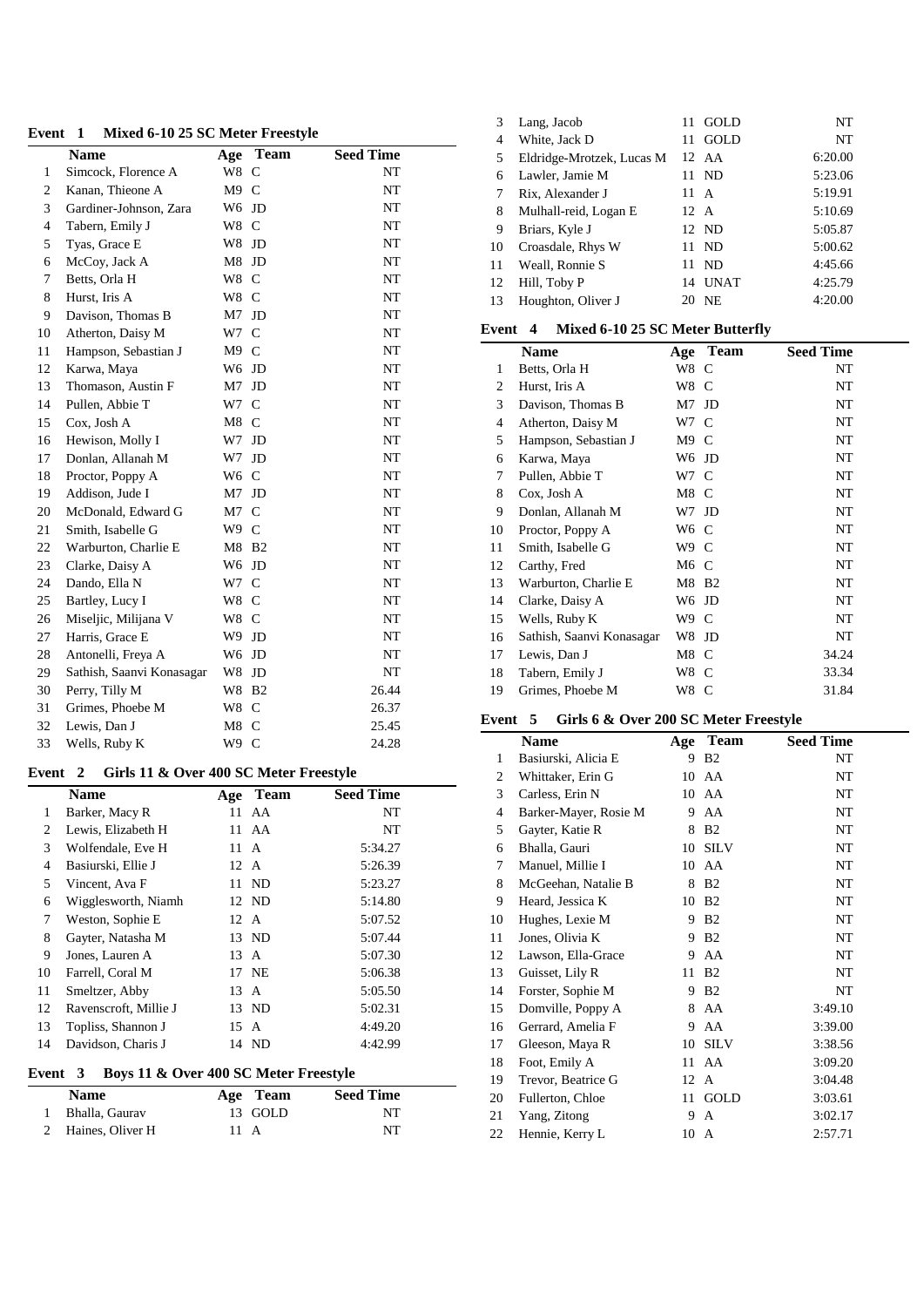## **Event 5 ...(Girls 6 & Over 200 SC Meter Freestyle)**

|    | Name                 | Age            | <b>Team</b> | <b>Seed Time</b> |
|----|----------------------|----------------|-------------|------------------|
| 23 | Lee, Jennifer Y      | 11             | A           | 2:55.66          |
| 24 | Taylor, Hanna M      | 11             | GOLD        | 2:54.25          |
| 25 | Chesters, Payton     | 10 A           |             | 2:52.00          |
| 26 | Farag, Rokia A       | 10 A           |             | 2:48.95          |
| 27 | Warburton, Meghan O  |                | 14 GOLD     | 2:48.93          |
| 28 | Thornton, Isabella G | 10 A           |             | 2:48.38          |
| 29 | Hunt, Gabriella G    | $10 \text{ A}$ |             | 2:38.83          |
| 30 | May, Ellie A         | 12 A           |             | 2:36.37          |
| 31 | Laughton, Hannah J   | 12 A           |             | 2:34.19          |
| 32 | Swindell, Anna M     | 12             | GOLD        | 2:31.54          |
| 33 | Sinclair, Sophia A   | 13             | GOLD        | 2:26.95          |
| 34 | Sholl, Annabel C     | 14             | GOLD        | 2:26.70          |
| 35 | Duncan, Millie E     |                | 12 ND       | 2:26.47          |
| 36 | Sholl, Jessica S     | 16             | GOLD        | 2:14.85          |

#### **Event 6 Boys 6 & Over 200 SC Meter Freestyle**

|                | <b>Name</b>               | Age  | <b>Team</b>           | <b>Seed Time</b> |
|----------------|---------------------------|------|-----------------------|------------------|
| 1              | Howard, Harvey D          | 9    | AA                    | NT               |
| $\overline{c}$ | Sutcliffe, Oliver J       | 13   | <b>GOLD</b>           | NT               |
| 3              | Burgess-wibberley, Zack   | 10   | B <sub>2</sub>        | NT               |
| 4              | Dukes, William D          | 9    | B <sub>2</sub>        | NT               |
| 5              | Briars, Liam P            | 9    | AA                    | NT               |
| 6              | Gardiner-Johnson, Alfie   | 9    | B <sub>2</sub>        | NT               |
| 7              | Whittaker, Ewan I         | 8    | AA                    | NT               |
| 8              | Sutcliffe, Louis G        | 16   | <b>GOLD</b>           | NT               |
| 9              | Houghton-Butler, Daniel J | 8    | B <sub>2</sub>        | NT               |
| 10             | Pinder, Josh M            | 11   | AA                    | NT               |
| 11             | Carson, Isaac J           | 11 - | AA                    | 3:53.89          |
| 12             | Pryor, Jacob J            | 10   | AA                    | 3:53.57          |
| 13             | Jowett, James C           | 10   | B <sub>2</sub>        | 3:43.74          |
| 14             | McGeehan, William A       | 10   | B <sub>2</sub>        | 3:19.90          |
| 15             | Lakin, Benjamin L         | 10   | B <sub>2</sub>        | 3:17.75          |
| 16             | Kirk, Noah N              | 12   | $\operatorname{GOLD}$ | 3:04.31          |
| 17             | Dillon, Jackson J         | 10   | AA                    | 3:00.68          |
| 18             | Thomas, Nathan V          | 15   | <b>GOLD</b>           | 2:54.06          |
| 19             | Daintith, George A        | 10   | A                     | 2:51.91          |
| 20             | Farag, Abdelrahman A      | 12   | <b>GOLD</b>           | 2:51.75          |
| 21             | May, Callum J             | 10   | A                     | 2:48.98          |
| 22             | Newman, William D         | 14   | <b>GOLD</b>           | 2:42.03          |
| 23             | Hilton, Daniel S          | 12   | A                     | 2:39.41          |
| 24             | Ashley, Joseph J          | 10   | $\mathsf{A}$          | 2:38.69          |
| 25             | Hilton, Thomas W          | 10   | A                     | 2:31.92          |
| 26             | Patel, Rikin D            | 14   | GOLD                  | 2:28.05          |
| 27             | Moss, Jack T              | 12   | GOLD                  | 2:26.53          |
| 28             | Weall, Benjamin H         | 12   | <b>GOLD</b>           | 2:22.39          |
| 29             | Willson, Tyler C          | 14   | <b>GOLD</b>           | 2:22.19          |
| 30             | Warburton, Matthew E      | 12   | A                     | 2:20.88          |
| 31             | Albera, Adam M            | 15   | <b>GOLD</b>           | 2:16.47          |
| 32             | Smalley, Reuben J         | 15   | GOLD                  | 2:15.64          |
| 33             | Warburton, Callum O       | 18   | A                     | 2:07.74          |
| 34             | Burgess, Owen M           | 15   | A                     | 2:07.43          |
| 35             | Kinsella, Dan J           | 15   | NE                    | 2:02.15          |
| 36             | Watkinson, Alex R         | 17   | NE                    | 2:00.81          |
| 37             | Domville, Matthew P       | 21   | <b>NE</b>             | 1:53.17          |

#### **Event 7 Mixed 6-10 25 SC Meter Backstroke**

|                | <b>Name</b>               | Age            | <b>Team</b>    | <b>Seed Time</b> |
|----------------|---------------------------|----------------|----------------|------------------|
| $\mathbf{1}$   | Kanan, Thieone A          | M9             | $\mathsf{C}$   | NT               |
| $\overline{c}$ | Gardiner-Johnson, Zara    | W6             | JD             | NT               |
| 3              | McCoy, Jack A             | M8             | JD             | NT               |
| 4              | Betts, Orla H             | W8             | $\mathcal{C}$  | NT               |
| 5              | Hurst, Iris A             | W8             | $\mathsf{C}$   | NT               |
| 6              | Davison, Thomas B         | M7             | JD             | NT               |
| 7              | Atherton, Daisy M         | W7             | $\mathsf{C}$   | NT               |
| 8              | Hampson, Sebastian J      | M9             | C              | NT               |
| 9              | Karwa, Maya               | W <sub>6</sub> | JD             | NT               |
| 10             | Thomason, Austin F        | M7             | JD             | NT               |
| 11             | Pullen, Abbie T           | W7             | $\mathcal{C}$  | NT               |
| 12             | Cox, Josh A               | M8             | $\mathsf{C}$   | NT               |
| 13             | Dixon, Aimee K            | W8             | $\mathsf{C}$   | NT               |
| 14             | Hewison, Molly I          | W7             | JD             | NT               |
| 15             | Donlan, Allanah M         | W7             | JD             | NT               |
| 16             | Proctor, Poppy A          | W6             | $\mathcal{C}$  | NT               |
| 17             | Smith, Isabelle G         | W9             | $\mathcal{C}$  | NT               |
| 18             | Carthy, Fred              | M6             | $\mathcal{C}$  | NT               |
| 19             | Clarke, Daisy A           | W6             | JD             | NT               |
| 20             | Dando, Ella N             | W7             | $\mathcal{C}$  | NT               |
| 21             | Bartley, Lucy I           | W8             | $\mathcal{C}$  | NT               |
| 22             | Hitchmough, Amelia D      | W7             | C              | NT               |
| 23             | Miseljic, Milijana V      | W8             | $\mathcal{C}$  | NT               |
| 24             | Harris, Grace E           | W9             | JD             | NT               |
| 25             | Sathish, Saanvi Konasagar | W8             | JD             | NT               |
| 26             | McDonald, Edward G        | M7             | $\mathcal{C}$  | 34.36            |
| 27             | Lewis, Dan J              | M8             | $\mathcal{C}$  | 31.57            |
| 28             | Grimes, Phoebe M          | W8             | C              | 30.26            |
| 29             | Tabern, Emily J           | W8             | $\mathcal{C}$  | 29.65            |
| 30             | Perry, Tilly M            | W8             | B <sub>2</sub> | 28.47            |
| 31             | Wells, Ruby K             | W9             | $\mathsf{C}$   | 28.47            |
| 32             | Warburton, Charlie E      | M8             | B <sub>2</sub> | 18.35            |

#### **Event 8 Girls 6 & Over 50 SC Meter Freestyle**

|              | <b>Name</b>            | Age | Team           | <b>Seed Time</b> |
|--------------|------------------------|-----|----------------|------------------|
| $\mathbf{1}$ | Hitchmough, Isobel P   | 8   | C              | NT               |
| 2            | Sulley, Megan-Louise D | 9   | C              | NT               |
| 3            | Jones, Olivia K        | 9   | B <sub>2</sub> | NT               |
| 4            | Bramhall, Ruby E       | 8   | C              | NT               |
| 5            | Lawson, Ella-Grace     | 9   | AA             | NT               |
| 6            | Guisset, Lily R        | 11  | B <sub>2</sub> | NT               |
| 7            | Elsley, Isabella M     | 11  | JD             | NT               |
| 8            | Coxon, Bria K          | 9   | $\mathcal{C}$  | NT               |
| 9            | Hobbs, Megan L         | 10  | B <sub>2</sub> | 59.11            |
| 10           | Bhalla, Gauri          | 10  | <b>SILV</b>    | 51.06            |
| 11           | Barker, Macy R         | 11  | AA             | 49.03            |
| 12           | McCurrie, Erin         | 9   | B <sub>2</sub> | 48.09            |
| 13           | Gayter, Katie R        | 8   | B <sub>2</sub> | 47.43            |
| 14           | Mckay, Amy N           | 9   | B <sub>2</sub> | 47.15            |
| 15           | Heard, Jessica K       | 10  | B <sub>2</sub> | 45.96            |
| 16           | Forster, Sophie M      | 9   | B <sub>2</sub> | 45.91            |
| 17           | Barker-Mayer, Rosie M  | 9   | AA             | 44.76            |
| 18           | McGeehan, Natalie B    | 8   | B <sub>2</sub> | 44.48            |
| 19           | Gerrard, Amelia F      | 9   | AA             | 43.04            |
| 20           | Whittaker, Erin G      |     | 10 AA          | 42.64            |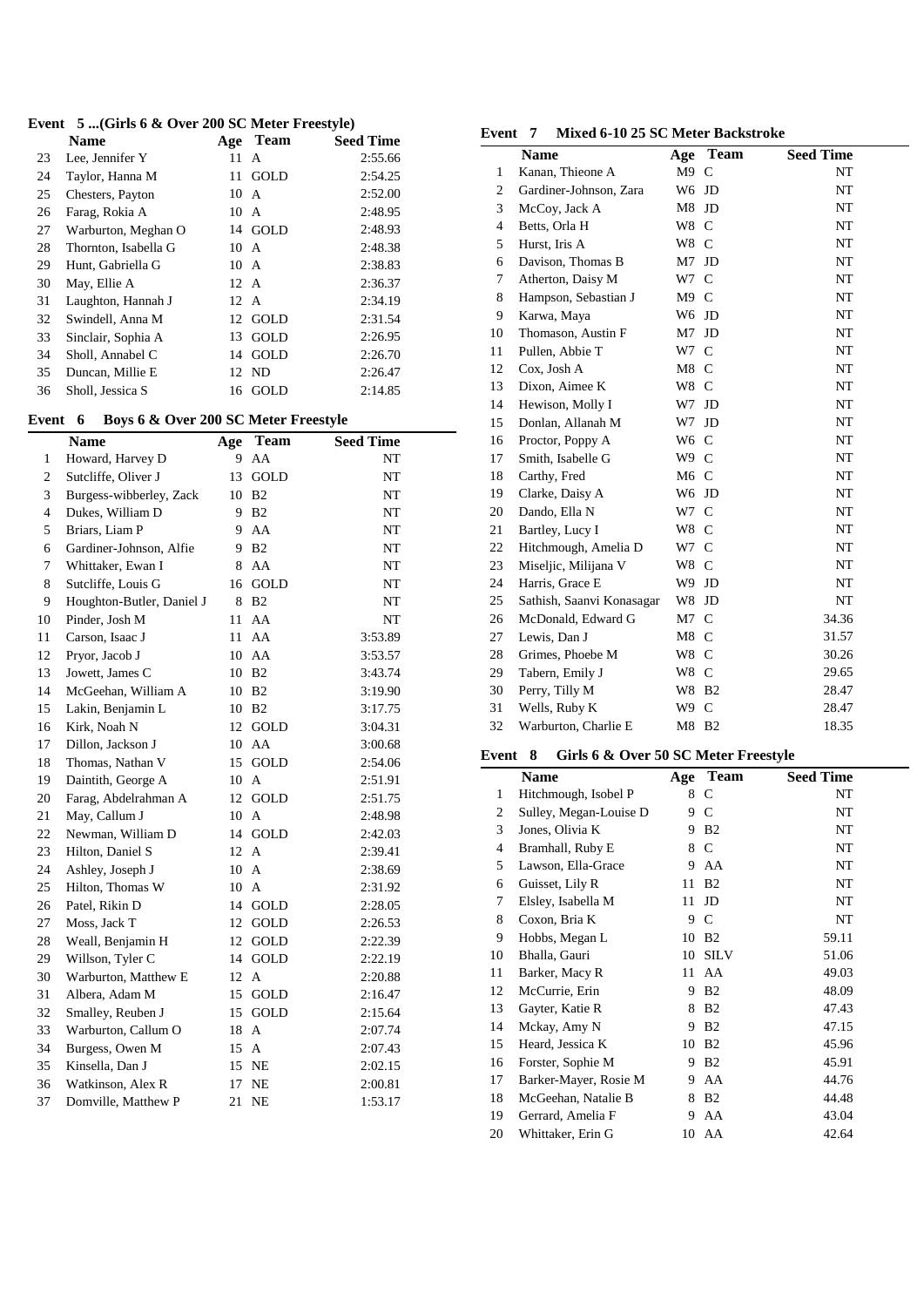#### **Event 8 ...(Girls 6 & Over 50 SC Meter Freestyle)**

|    | <b>Name</b>           | Age | <b>Team</b>    | <b>Seed Time</b> |
|----|-----------------------|-----|----------------|------------------|
| 21 | Domville, Poppy A     | 8   | AA             | 41.68            |
| 22 | Gleeson, Maya R       | 10  | <b>SILV</b>    | 40.96            |
| 23 | Manuel, Millie I      | 10  | AA             | 40.95            |
| 24 | Hennie, Kerry L       | 10  | A              | 40.36            |
| 25 | Lewis, Elizabeth H    | 11  | AA             | 39.56            |
| 26 | Fullerton, Chloe      | 11  | GOLD           | 38.93            |
| 27 | Carless, Erin N       | 10  | AA             | 38.38            |
| 28 | Chesters, Payton      | 10  | A              | 37.69            |
| 29 | Trevor, Beatrice G    | 12  | A              | 37.10            |
| 30 | Lee, Jennifer Y       | 11  | A              | 36.81            |
| 31 | Taylor, Hanna M       | 11  | <b>GOLD</b>    | 36.22            |
| 32 | Thornton, Isabella G  | 10  | A              | 35.63            |
| 33 | Basiurski, Ellie J    | 12  | A              | 35.37            |
| 34 | Wolfendale, Eve H     | 11  | $\overline{A}$ | 34.91            |
| 35 | May, Ellie A          | 12  | A              | 34.87            |
| 36 | Warburton, Meghan O   | 14  | GOLD           | 34.82            |
| 37 | Hunt, Gabriella G     | 10  | A              | 34.17            |
| 38 | Jones, Lauren A       | 13  | A              | 33.81            |
| 39 | Vincent, Ava F        | 11  | ND             | 33.63            |
| 40 | Swindell, Anna M      | 12  | <b>GOLD</b>    | 32.66            |
| 41 | Wigglesworth, Niamh   | 12  | ND             | 32.46            |
| 42 | Trevor, Lucy S        | 15  | GOLD           | 32.31            |
| 43 | Farrell, Coral M      | 17  | NE             | 32.26            |
| 44 | Duncan, Millie E      | 12  | ND             | 31.77            |
| 45 | Gayter, Natasha M     | 13  | ND             | 31.58            |
| 46 | Topliss, Shannon J    | 15  | A              | 31.49            |
| 47 | Davidson, Charis J    | 14  | <b>ND</b>      | 31.46            |
| 48 | Weston, Sophie E      | 12  | A              | 31.21            |
| 49 | Ravenscroft, Millie J | 13  | <b>ND</b>      | 30.23            |
| 50 | Sholl, Annabel C      | 14  | <b>GOLD</b>    | 30.19            |
| 51 | Sinclair, Sophia A    | 13  | GOLD           | 29.87            |
| 52 | Sholl, Jessica S      | 16  | <b>GOLD</b>    | 28.78            |

#### **Event 9 Boys 6 & Over 50 SC Meter Freestyle**

|    | <b>Name</b>               | Age | Team           | <b>Seed Time</b> |
|----|---------------------------|-----|----------------|------------------|
| 1  | Prescott, Logan           | 8   | JD             | NT               |
| 2  | Haines, Oliver H          | 11  | A              | NT               |
| 3  | Sutcliffe, Oliver J       | 13  | <b>GOLD</b>    | NT               |
| 4  | Smeltzer, Ben             | 7   | C              | NT               |
| 5  | Dukes, William D          | 9   | B <sub>2</sub> | NT               |
| 6  | Pratt, Benjamin M         | 10  | B <sub>2</sub> | NT               |
| 7  | Sutcliffe, Louis G        | 16  | GOLD           | NT               |
| 8  | Pinder, Josh M            | 11  | AA             | NT               |
| 9  | Kshirsagar, Varad T       | 13  | <b>SILV</b>    | NT               |
| 10 | Gleeson, William N        | 7   | JD             | 1:12.20          |
| 11 | Daintith, Joshua L        | 7   | C              | 54.96            |
| 12 | Houghton-Butler, Daniel J | 8   | B <sub>2</sub> | 51.81            |
| 13 | Jowett, James C           | 10  | B <sub>2</sub> | 45.62            |
| 14 | Gardiner-Johnson, Alfie   | 9   | B <sub>2</sub> | 45.32            |
| 15 | Burgess-wibberley, Zack   | 10  | B <sub>2</sub> | 44.26            |
| 16 | Clitherow, Samuel L       | 10  | B <sub>2</sub> | 44.20            |
| 17 | Whittaker, Ewan I         | 8   | AA             | 41.40            |
| 18 | Wong, Isaac Y             | 10  | AA             | 41.23            |
| 19 | Carson, Isaac J           | 11  | AA             | 41.08            |
| 20 | Briars, Liam P            | 9   | AA             | 41.05            |
| 21 | Lakin, Benjamin L         | 10  | B <sub>2</sub> | 39.76            |
|    |                           |     |                |                  |

| 22 | McGeehan, William A   | 10<br>B <sub>2</sub> | 38.66 |
|----|-----------------------|----------------------|-------|
| 23 | Dillon, Jackson J     | 10<br>AA             | 37.98 |
| 24 | Daintith, George A    | 10<br>A              | 37.81 |
| 25 | May, Callum J         | 10<br>A              | 37.59 |
| 26 | Lang, Jacob           | 11<br>GOLD           | 36.90 |
| 27 | Farag, Abdelrahman A  | 12<br>GOLD           | 36.48 |
| 28 | Rix, Alexander J      | 11<br>A              | 34.57 |
| 29 | Briars, Kyle J        | 12<br>ND             | 33.48 |
| 30 | Moss, Jack T          | 12<br>GOLD           | 33.33 |
| 31 | Croasdale, Rhys W     | ND<br>11             | 32.78 |
| 32 | Hilton, Thomas W      | 10<br>A              | 32.62 |
| 33 | Mulhall-reid, Logan E | 12<br>A              | 32.23 |
| 34 | Weall, Benjamin H     | GOLD<br>12           | 31.68 |
| 35 | Weall, Ronnie S       | N <sub>D</sub><br>11 | 31.53 |
| 36 | Thomas, Nathan V      | 15<br>GOLD           | 31.24 |
| 37 | Warburton, Matthew E  | A<br>12              | 31.23 |
| 38 | Patel, Rikin D        | GOLD<br>14           | 30.76 |
| 39 | Smalley, Reuben J     | GOLD<br>15           | 28.87 |
| 40 | Albera, Adam M        | GOLD<br>15           | 28.81 |
| 41 | Watkinson, Alex R     | NE<br>17             | 28.19 |
| 42 | Burgess, Owen M       | 15<br>A              | 27.83 |
| 43 | Hill, Toby P          | 14<br><b>UNAT</b>    | 26.61 |
| 44 | Kinsella, Dan J       | <b>NE</b><br>15      | 25.78 |
| 45 | Warburton, Callum O   | 18<br>A              | 25.60 |
| 46 | Domville, Matthew P   | 21<br><b>NE</b>      | 24.24 |

# **Event 10 Mixed 6-10 25 SC Meter Breaststroke**

|                | <b>Name</b>               | Age              | <b>Team</b>    | <b>Seed Time</b> |
|----------------|---------------------------|------------------|----------------|------------------|
| $\mathbf{1}$   | Simcock, Florence A       | W8               | C              | NT               |
| 2              | Kanan, Thieone A          | $M9$ C           |                | NT               |
| 3              | Gardiner-Johnson, Zara    | W6               | JD             | NT               |
| $\overline{4}$ | Tabern, Emily J           | W8               | $\mathcal{C}$  | NT               |
| 5              | Tyas, Grace E             | W8               | JD             | NT               |
| 6              | McCoy, Jack A             | M8               | JD             | NT               |
| 7              | Lewis, Dan J              | M8               | $\mathcal{C}$  | NT               |
| 8              | Betts, Orla H             | W8 C             |                | NT               |
| 9              | Hurst, Iris A             | W8 C             |                | NT               |
| 10             | Davison, Thomas B         | M7               | JD             | NT               |
| 11             | Hampson, Sebastian J      | M9               | $\mathsf{C}$   | NT               |
| 12             | Karwa, Maya               | W6               | JD             | NT               |
| 13             | Thomason, Austin F        | M7               | JD             | NT               |
| 14             | Pullen, Abbie T           | W7               | $\mathcal{C}$  | NT               |
| 15             | Cox, Josh A               | M8 C             |                | NT               |
| 16             | Dixon, Aimee K            | W8               | $\mathsf{C}$   | NT               |
| 17             | Donlan, Allanah M         | W7               | JD             | NT               |
| 18             | Proctor, Poppy A          | W <sub>6</sub> C |                | NT               |
| 19             | Addison, Jude I           | M7               | JD             | NT               |
| 20             | Taylor, James H           | M10              | B <sub>2</sub> | NT               |
| 21             | Smith, Isabelle G         | W9 C             |                | NT               |
| 22             | Clarke, Daisy A           | W6 JD            |                | NT               |
| 23             | Dando, Ella N             | W7               | $\mathcal{C}$  | NT               |
| 24             | Hitchmough, Amelia D      | W7 C             |                | NT               |
| 25             | Miseljic, Milijana V      | W8 C             |                | NT               |
| 26             | Harris, Grace E           | W9               | JD             | NT               |
| 27             | Antonelli, Freya A        | W6               | JD             | NT               |
| 28             | Sathish, Saanvi Konasagar | W8               | JD             | NT               |
| 29             | Grimes, Phoebe M          | W8               | $\mathcal{C}$  | 38.91            |
| 30             | Wells, Ruby K             | W9               | $\mathcal{C}$  | 31.84            |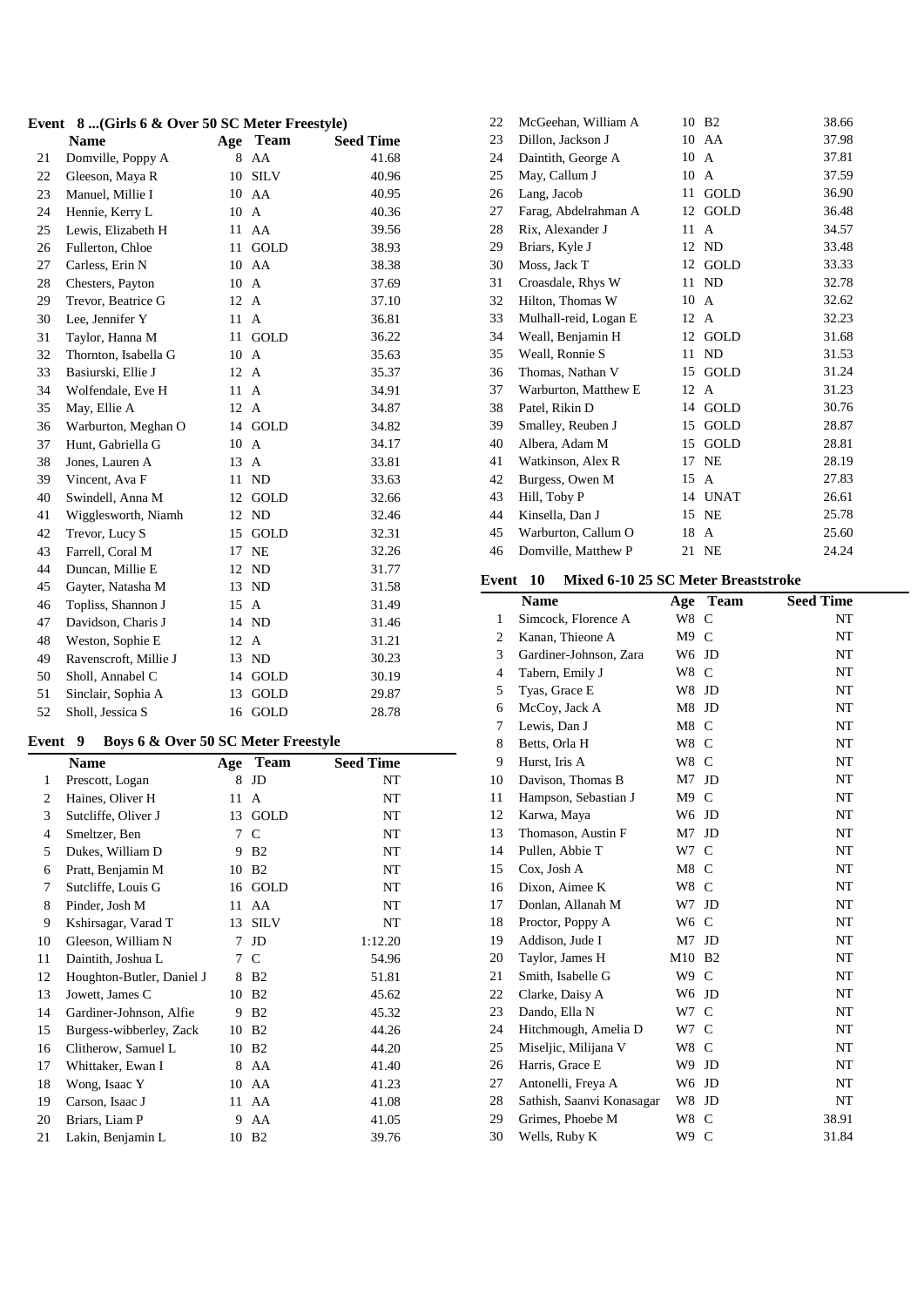|  |  | Event 10 (Mixed 6-10 25 SC Meter Breaststroke) |
|--|--|------------------------------------------------|
|--|--|------------------------------------------------|

| <b>Name</b>          | Age Team | <b>Seed Time</b> |
|----------------------|----------|------------------|
| Warburton, Charlie E | M8 B2    | 26.72            |

#### **Event 11 Girls 6 & Over 200 SC Meter Butterfly**

|   | <b>Name</b>         |      | Age Team | <b>Seed Time</b> |  |
|---|---------------------|------|----------|------------------|--|
|   | Basiurski, Ellie J  | 12 A |          | 3:05.39          |  |
|   | Wigglesworth, Niamh |      | 12 ND    | 2:44.50          |  |
| 3 | Duncan, Millie E    |      | 12 ND    | 2:37.10          |  |
|   | Topliss, Shannon J  | 15 A |          | 2:31.54          |  |

# **Event 12 Boys 6 & Over 200 SC Meter Butterfly**

|   | <b>Name</b>         | Age Team | <b>Seed Time</b> |
|---|---------------------|----------|------------------|
|   | Weall, Ronnie S     | 11 ND    | 2:44.92          |
|   | 2 Hill, Toby P      | 14 UNAT  | 2:32.44          |
| 3 | Watkinson, Alex R   | 17 NE    | 2:08.29          |
|   | Domville, Matthew P | 21 NE    | 1:56.00          |

#### **Event 13 Girls 6 & Over 50 SC Meter Breaststroke**

|    | <b>Name</b>            | Age | Team           | <b>Seed Time</b> |
|----|------------------------|-----|----------------|------------------|
| 1  | Basiurski, Alicia E    | 9   | B <sub>2</sub> | NT               |
| 2  | Bird-Smith, Esme-Lee K | 8   | B <sub>2</sub> | NT               |
| 3  | Goldie, Elize L        | 10  | B <sub>2</sub> | NT               |
| 4  | Sulley, Megan-Louise D | 9   | $\mathsf{C}$   | NT               |
| 5  | Pilditch, Erika S      | 9   | B <sub>2</sub> | NT               |
| 6  | Jones, Olivia K        | 9   | B <sub>2</sub> | NT               |
| 7  | Guisset, Lily R        | 11  | B <sub>2</sub> | NT               |
| 8  | Elsley, Isabella M     | 11  | JD             | NT               |
| 9  | Hobbs, Megan L         | 10  | B <sub>2</sub> | 1:09.98          |
| 10 | Mckay, Amy N           | 9   | B <sub>2</sub> | 1:07.44          |
| 11 | Hughes, Lexie M        | 9   | B <sub>2</sub> | 1:02.45          |
| 12 | McGeehan, Natalie B    | 8   | B <sub>2</sub> | 1:02.34          |
| 13 | McCurrie, Erin         | 9   | B <sub>2</sub> | 1:02.25          |
| 14 | Domville, Poppy A      | 8   | AA             | 1:01.14          |
| 15 | Forster, Sophie M      | 9   | B <sub>2</sub> | 1:00.70          |
| 16 | Whittaker, Erin G      | 10  | AA             | 57.38            |
| 17 | McGrath, Roisin M      | 12  | <b>SILV</b>    | 57.26            |
| 18 | Revill, Lucy J         | 14  | <b>SILV</b>    | 56.33            |
| 19 | Barker, Macy R         | 11  | AA             | 53.52            |
| 20 | Heard, Jessica K       | 10  | B <sub>2</sub> | 53.08            |
| 21 | Carless, Erin N        | 10  | AA             | 51.53            |
| 22 | Yang, Zitong           | 9   | $\overline{A}$ | 48.73            |
| 23 | Foot, Emily A          | 11  | AA             | 47.62            |
| 24 | Farag, Rokia A         | 10  | $\mathbf{A}$   | 45.83            |
| 25 | Wolfendale, Eve H      | 11  | A              | 44.95            |
| 26 | Jones, Lauren A        | 13  | A              | 42.28            |
| 27 | Trevor, Beatrice G     | 12  | A              | 41.95            |
| 28 | Vincent, Ava F         | 11  | ND             | 40.14            |
| 29 | Ravenscroft, Millie J  | 13  | ND             | 36.00            |

## **Event 14 Boys 6 & Over 50 SC Meter Breaststroke**

|   | <b>Name</b>         | Age | Team              | <b>Seed Time</b> |
|---|---------------------|-----|-------------------|------------------|
|   | Smeltzer, Ben       |     | 7 C               | NT               |
|   | Dukes, William D    |     | 9 B <sub>2</sub>  | NT               |
|   | Holme, Harry M      |     | 10 B <sub>2</sub> | NT               |
|   | Pinder, Josh M      |     | 11 AA             | NT               |
|   | Clitherow, Samuel L |     | 10 B <sub>2</sub> | NT               |
| 6 | Kshirsagar, Varad T |     | 13 SILV           | NT               |
|   | Dillon, Jackson J   |     | AA                | 59.20            |

| 8  | Lakin, Benjamin L         | 10<br>B <sub>2</sub> | 57.61 |
|----|---------------------------|----------------------|-------|
| 9  | Hadley, Joseph R          | <b>SILV</b><br>11    | 56.93 |
| 10 | Orrell, Callum L          | 10 AA                | 56.45 |
| 11 | Wong, Isaac Y             | 10 AA                | 55.04 |
| 12 | McGeehan, William A       | <b>B2</b><br>10      | 52.74 |
| 13 | White, Jack D             | GOLD<br>11           | 52.31 |
| 14 | Hilton, Daniel S          | 12 A                 | 49.99 |
| 15 | Kirk, Noah N              | 12 GOLD              | 48.28 |
| 16 | Newman, William D         | <b>GOLD</b><br>14    | 48.11 |
| 17 | Bhalla, Gaurav            | GOLD<br>13           | 44.50 |
| 18 | Eldridge-Mrotzek, Lucas M | 12 AA                | 43.48 |
| 19 | Ashley, Joseph J          | 10 A                 | 43.29 |
| 20 | Rix, Alexander J          | 11<br>A              | 43.23 |
| 21 | Patel, Rikin D            | 14 GOLD              | 39.71 |
| 22 | Briars, Kyle J            | 12 ND                | 39.19 |
| 23 | Warburton, Callum O       | 18 A                 | 32.70 |

#### **Event 15 Girls 6 & Over 200 SC Meter Backstroke**

|              | Name                 | Age  | <b>Team</b> | <b>Seed Time</b> |
|--------------|----------------------|------|-------------|------------------|
| $\mathbf{1}$ | Bhalla, Gauri        | 10   | <b>SILV</b> | NT               |
| 2            | Lewis, Elizabeth H   | 11   | AA          | NT               |
| 3            | Lawson, Ella-Grace   | 9.   | AA          | NT               |
| 4            | Hennie, Kerry L      | 10 A |             | 3:27.25          |
| 5            | Taylor, Hanna M      | 11   | GOLD        | 3:18.96          |
| 6            | May, Ellie A         | 12 A |             | 3:06.29          |
| 7            | Trevor, Lucy S       |      | 15 GOLD     | 3:05.76          |
| 8            | Hunt, Gabriella G    | 10 A |             | 3:05.44          |
| 9            | Warburton, Meghan O  |      | 14 GOLD     | 3:04.61          |
| 10           | Thornton, Isabella G | 10 A |             | 2:54.69          |
| 11           | Sholl, Annabel C     |      | 14 GOLD     | 2:51.60          |
| 12           | Laughton, Hannah J   | 12 A |             | 2:48.39          |
| 13           | Farrell, Coral M     |      | 17 NE       | 2:47.64          |
| 14           | Swindell, Anna M     |      | 12 GOLD     | 2:43.10          |
| 15           | Davidson, Charis J   |      | 14 ND       | 2:42.88          |
| 16           | Smeltzer, Abby       | 13 A |             | 2:36.90          |
| 17           | Gayter, Natasha M    |      | 13 ND       | 2:34.51          |
| 18           | Weston, Sophie E     | 12 A |             | 2:27.48          |

#### **Event 16 Boys 6 & Over 200 SC Meter Backstroke**

|    | <b>Name</b>               |      | Age Team          | <b>Seed Time</b> |
|----|---------------------------|------|-------------------|------------------|
| 1  | Orrell, Callum L          | 10   | AA                | NT               |
| 2  | Howard, Harvey D          | 9    | AA                | NT               |
| 3  | Sutcliffe, Oliver J       | 13   | GOLD              | NT               |
| 4  | Burgess-wibberley, Zack   | 10   | <b>B2</b>         | NT               |
| 5  | Briars, Liam P            | 9    | AA                | NT               |
| 6  | Pratt, Benjamin M         | 10   | B <sub>2</sub>    | NT               |
| 7  | Gardiner-Johnson, Alfie   | 9    | B <sub>2</sub>    | NT               |
| 8  | White, Jack D             | 11   | GOLD              | NT               |
| 9  | Sutcliffe, Louis G        | 16   | GOLD              | NT               |
| 10 | Houghton-Butler, Daniel J | 8    | B <sub>2</sub>    | NT               |
| 11 | Lakin, Benjamin L         | 10   | B <sub>2</sub>    | 4:15.00          |
| 12 | Carson, Isaac J           |      | 11 AA             | 3:53.89          |
| 13 | Jowett, James C           |      | 10 B <sub>2</sub> | 3:53.39          |
| 14 | Daintith, George A        | 10   | A                 | 3:14.44          |
| 15 | Kirk, Noah N              |      | 12 GOLD           | 3:10.17          |
| 16 | Hilton, Daniel S          | 12 A |                   | 3:09.22          |
| 17 | May, Callum J             | 10 A |                   | 3:09.16          |
| 18 | Newman, William D         |      | 14 GOLD           | 2:55.23          |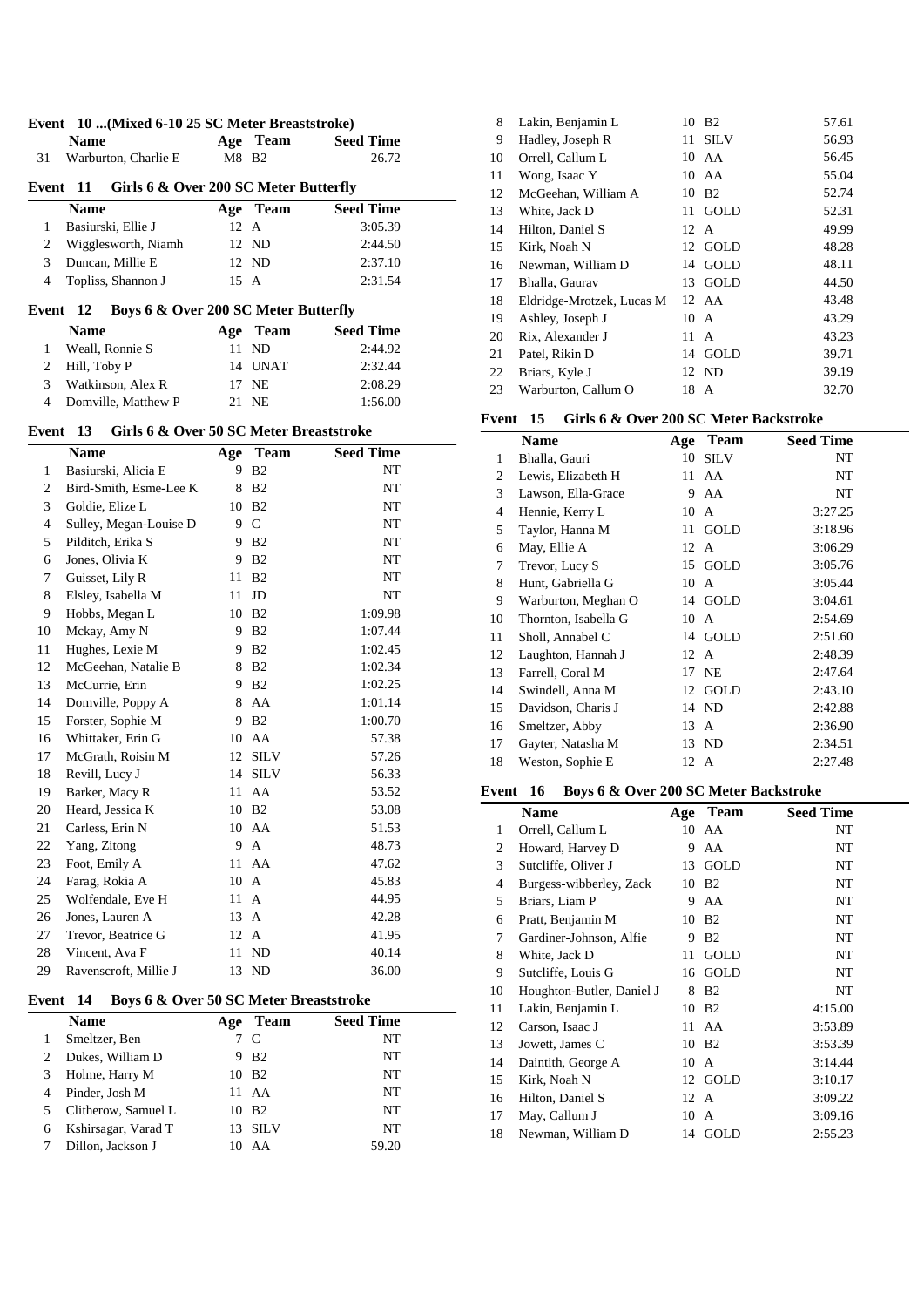|  |  |  |  |  |  |  |  | Event 16  (Boys 6 & Over 200 SC Meter Backstroke) |  |
|--|--|--|--|--|--|--|--|---------------------------------------------------|--|
|--|--|--|--|--|--|--|--|---------------------------------------------------|--|

|    | <b>Name</b>          | <b>Team</b><br>Age | <b>Seed Time</b> |
|----|----------------------|--------------------|------------------|
| 19 | Hilton, Thomas W     | $10 \text{ A}$     | 2:49.60          |
| 20 | Rix. Alexander J     | 11<br>$\mathbf{A}$ | 2:47.03          |
| 21 | Lawler, Jamie M      | 11 ND              | 2:46.76          |
| 22 | Warburton, Matthew E | 12 A               | 2:44.98          |
| 23 | Moss, Jack T         | 12 GOLD            | 2:42.59          |
| 24 | Weall, Benjamin H    | 12 GOLD            | 2:42.36          |
| 25 | Albera, Adam M       | 15 GOLD            | 2:26.27          |
| 26 | Houghton, Oliver J   | 20 NE              | 2:20.00          |

# **Event 17 Girls 6 & Over 50 SC Meter Butterfly**

|                | <b>Name</b>           | Age | <b>Team</b>    | <b>Seed Time</b> |
|----------------|-----------------------|-----|----------------|------------------|
| 1              | Lee, Jennifer Y       | 11  | A              | NT               |
| $\overline{c}$ | Barker-Mayer, Rosie M | 9   | AA             | NT               |
| 3              | Hitchmough, Isobel P  | 8   | $\mathcal{C}$  | NT               |
| 4              | Goldie, Elize L       | 10  | B <sub>2</sub> | NT               |
| 5              | Gayter, Katie R       | 8   | B <sub>2</sub> | 54.33            |
| 6              | Manuel, Millie I      | 10  | AA             | 52.14            |
| 7              | Gerrard, Amelia F     | 9   | AA             | 49.40            |
| 8              | Lewis, Elizabeth H    | 11  | AA             | 46.54            |
| 9              | Yang, Zitong          | 9   | A              | 44.47            |
| 10             | Miller, Holly L       | 14  | GOLD           | 44.33            |
| 11             | Fullerton, Chloe      | 11  | GOLD           | 42.25            |
| 12             | Trevor, Lucy S        | 15  | GOLD           | 41.58            |
| 13             | Farag, Rokia A        | 10  | A              | 38.61            |
| 14             | Basiurski, Ellie J    | 12  | $\mathsf{A}$   | 37.59            |
| 15             | Hunt, Gabriella G     | 10  | $\mathsf{A}$   | 37.21            |
| 16             | Davidson, Charis J    | 14  | ND.            | 34.77            |
| 17             | Wigglesworth, Niamh   | 12  | ND             | 34.60            |
| 18             | Smeltzer, Abby        | 13  | A              | 33.97            |
| 19             | Laughton, Hannah J    | 12  | A              | 33.42            |
| 20             | Sinclair, Sophia A    | 13  | GOLD           | 33.04            |
| 21             | Topliss, Shannon J    | 15  | $\mathbf{A}$   | 33.00            |
| 22             | Duncan, Millie E      | 12  | ND             | 32.76            |
| 23             | Sholl, Annabel C      | 14  | GOLD           | 32.67            |
| 24             | Sholl, Jessica S      | 16  | <b>GOLD</b>    | 31.09            |

## **Event 18 Boys 6 & Over 50 SC Meter Butterfly**

|    | Name                      | Age  | <b>Team</b> | <b>Seed Time</b> |
|----|---------------------------|------|-------------|------------------|
| 1  | Orrell, Callum L          | 10   | AA          | NT               |
| 2  | Howard, Harvey D          | 9    | AA          | NT               |
| 3  | Bhalla, Gaurav            | 13   | GOLD        | NT               |
| 4  | Whittaker, Ewan I         | 8    | AA          | 56.43            |
| 5  | Hadley, Joseph R          | 11   | <b>SILV</b> | 52.59            |
| 6  | Carson, Isaac J           | 11   | AA          | 50.53            |
| 7  | Pryor, Jacob J            | 10   | AA          | 47.14            |
| 8  | Lang, Jacob               | 11   | GOLD        | 44.71            |
| 9  | White, Jack D             | 11   | GOLD        | 44.67            |
| 10 | May, Callum J             | 10   | A           | 40.62            |
| 11 | Eldridge-Mrotzek, Lucas M |      | 12 AA       | 39.73            |
| 12 | Hilton, Daniel S          | 12 A |             | 39.58            |
| 13 | Ashley, Joseph J          | 10   | A           | 37.68            |
| 14 | Lawler, Jamie M           |      | 11 ND       | 37.41            |
| 15 | Hilton, Thomas W          | 10   | A           | 37.29            |
| 16 | Mulhall-reid, Logan E     | 12   | A           | 36.82            |
| 17 | Thomas, Nathan V          | 15   | GOLD        | 36.80            |
| 18 | Croasdale, Rhys W         | 11   | ND          | 36.63            |

| 19 | Willson, Tyler C     | 14 GOLD   | 36.03 |
|----|----------------------|-----------|-------|
| 20 | Warburton, Matthew E | 12 A      | 34.42 |
| 21 | Weall, Ronnie S      | 11 ND     | 33.83 |
| 22 | Burgess, Owen M      | 15 A      | 30.78 |
| 23 | Smalley, Reuben J    | 15 GOLD   | 30.71 |
| 24 | Kinsella, Dan J      | 15 NE     | 28.20 |
| 25 | Houghton, Oliver J   | 20 NE     | 28.00 |
| 26 | Watkinson, Alex R    | 17 NE     | 27.02 |
| 27 | Domville, Matthew P  | <b>NE</b> | 24.85 |

#### **Event 19 Girls 6 & Over 200 SC Meter Breaststroke**

|                | <b>Name</b>           | Age | <b>Team</b>    | <b>Seed Time</b> |
|----------------|-----------------------|-----|----------------|------------------|
| 1              | Basiurski, Alicia E   | 9   | B <sub>2</sub> | <b>NT</b>        |
| 2              | Whittaker, Erin G     | 10  | AA             | NT               |
| 3              | Barker-Mayer, Rosie M | 9   | AA             | NT               |
| $\overline{4}$ | Gayter, Katie R       | 8   | B <sub>2</sub> | NT               |
| 5              | Manuel, Millie I      | 10  | AA             | NT               |
| 6              | McGeehan, Natalie B   | 8   | B <sub>2</sub> | NT               |
| 7              | Heard, Jessica K      | 10  | B <sub>2</sub> | NT               |
| 8              | Jones, Olivia K       | 9   | B <sub>2</sub> | NT               |
| 9              | Forster, Sophie M     | 9   | B <sub>2</sub> | NT               |
| 10             | McCurrie, Erin        | 9   | B <sub>2</sub> | NT               |
| 11             | Gerrard, Amelia F     | 9   | AA             | 4:40.00          |
| 12             | Gleeson, Maya R       | 10  | <b>SILV</b>    | 4:28.52          |
| 13             | Domville, Poppy A     | 8   | AA             | 4:16.90          |
| 14             | Yang, Zitong          | 9   | A              | 4:03.30          |
| 15             | Barker, Macy R        | 11  | AA             | 4:00.18          |
| 16             | Miller, Holly L       | 14  | GOLD           | 3:59.00          |
| 17             | Fullerton, Chloe      | 11  | GOLD           | 3:47.56          |
| 18             | Lee, Jennifer Y       | 11  | $\mathbf{A}$   | 3:46.00          |
| 19             | Foot, Emily A         | 11  | AA             | 3:45.81          |
| 20             | Carless, Erin N       | 10  | AA             | 3:45.00          |
| 21             | Chesters, Payton      | 10  | $\mathbf{A}$   | 3:40.00          |
| 22             | Farag, Rokia A        | 10  | A              | 3:19.71          |
| 23             | Wolfendale, Eve H     | 11  | A              | 3:18.85          |
| 24             | Sinclair, Sophia A    | 13  | GOLD           | 3:17.55          |
| 25             | Trevor, Beatrice G    | 12  | $\mathbf{A}$   | 3:17.14          |
| 26             | Jones, Lauren A       | 13  | $\mathbf{A}$   | 3:01.82          |
| 27             | Vincent, Ava F        | 11  | ND             | 3:01.28          |
| 28             | Sholl, Jessica S      | 16  | GOLD           | 2:55.80          |
| 29             | Ravenscroft, Millie J | 13  | <b>ND</b>      | 2:44.02          |

#### **Event 20 Boys 6 & Over 200 SC Meter Breaststroke**

|    | <b>Name</b>               | Age            | <b>Team</b>    | <b>Seed Time</b> |  |
|----|---------------------------|----------------|----------------|------------------|--|
| 1  | Haines, Oliver H          | 11             | A              | NT               |  |
| 2  | Dillon, Jackson J         |                | 10 AA          | NT               |  |
| 3  | Dukes, William D          | 9              | B <sub>2</sub> | NT               |  |
| 4  | McGeehan, William A       | 10             | <b>B2</b>      | NT               |  |
| 5  | Whittaker, Ewan I         |                | 8 AA           | NT               |  |
| 6  | Holme, Harry M            | 10             | <b>B2</b>      | NT               |  |
| 7  | Pinder, Josh M            |                | 11 AA          | NT               |  |
| 8  | Pryor, Jacob J            |                | 10 AA          | 4:07.00          |  |
| 9  | Eldridge-Mrotzek, Lucas M |                | 12 AA          | 3:39.85          |  |
| 10 | Lang, Jacob               | 11             | GOLD           | 3:28.97          |  |
| 11 | Bhalla, Gaurav            | 13             | GOLD           | 3:22.25          |  |
| 12 | Ashley, Joseph J          | $10 \text{ A}$ |                | 3:19.11          |  |
| 13 | Mulhall-reid, Logan E     | 12 A           |                | 3:14.85          |  |
| 14 | Willson, Tyler C          | 14             | GOLD           | 3:14.73          |  |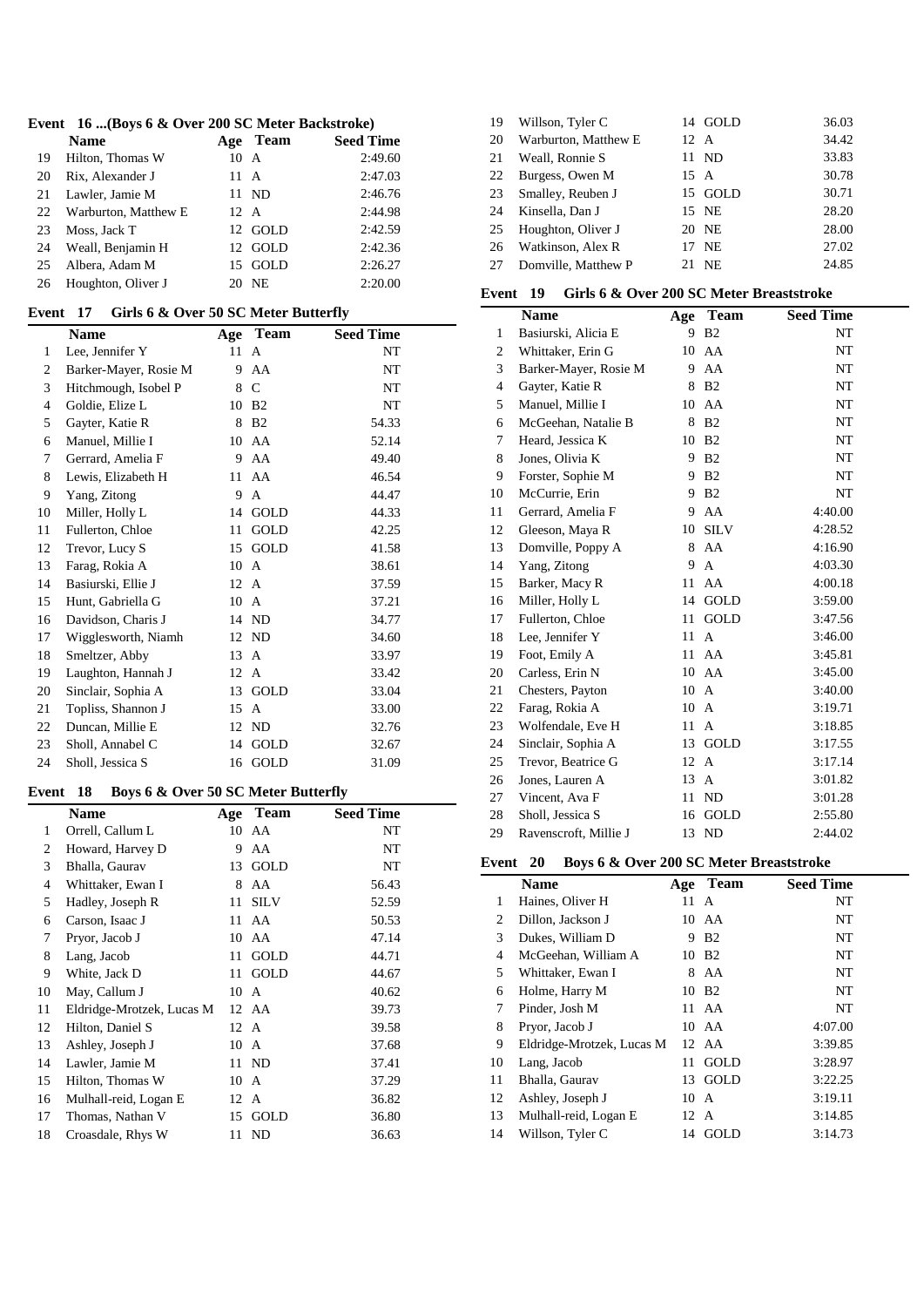|    | Event 20 (Boys 6 & Over 200 SC Meter Breaststroke) |      |         |                  |
|----|----------------------------------------------------|------|---------|------------------|
|    | <b>Name</b>                                        | Age  | Team    | <b>Seed Time</b> |
| 15 | Croasdale, Rhys W                                  |      | 11 ND   | 3:10.73          |
| 16 | Patel, Rikin D                                     |      | 14 GOLD | 3:07.62          |
| 17 | Burgess, Owen M                                    | 15 A |         | 2:58.81          |
| 18 | Briars, Kyle J                                     |      | 12 ND   | 2:53.88          |
| 19 | Smalley, Reuben J                                  |      | 15 GOLD | 2:51.14          |
| 20 | Warburton, Callum O                                | 18 A |         | 2:41.98          |
| 21 | Kinsella, Dan J                                    |      | 15 NE   | 2:26.40          |

#### **Event 21 Girls 6 & Over 50 SC Meter Backstroke**

| Basiurski, Alicia E<br>9<br>B <sub>2</sub><br>NT<br>1<br>2<br>Bird-Smith, Esme-Lee K<br>8<br>B <sub>2</sub><br>NT<br>3<br><b>SILV</b><br>NT<br>Bhalla, Gauri<br>10<br>$\overline{4}$<br>B <sub>2</sub><br>NT<br>Pilditch, Erika S<br>9<br>5<br>AA<br>NT<br>Lawson, Ella-Grace<br>9<br>1:16.76<br>9<br>B <sub>2</sub><br>6<br>Hughes, Lexie M<br><b>SILV</b><br>7<br>55.78<br>Revill, Lucy J<br>14<br>8<br>AA<br>48.64<br>Foot, Emily A<br>11<br>9<br>McGrath, Roisin M<br><b>SILV</b><br>12<br>48.60<br><b>SILV</b><br>46.90<br>10<br>Gleeson, Maya R<br>10<br>GOLD<br>44.46<br>11<br>Miller, Holly L<br>14<br>43.38<br>GOLD<br>12<br>Taylor, Hanna M<br>11<br>13<br>10<br>43.04<br>Hennie, Kerry L<br>$\mathsf{A}$<br>42.07<br>14<br>Chesters, Payton<br>10<br>A<br>May, Ellie A<br>15<br>12<br>41.82<br>$\mathsf{A}$<br>Warburton, Meghan O<br>GOLD<br>40.07<br>16<br>14<br>17<br>39.76<br>Thornton, Isabella G<br>10<br>A<br>18<br>Farrell, Coral M<br>17<br>NE<br>37.67<br>35.50<br>19<br>12<br>Laughton, Hannah J<br>$\mathbf{A}$<br>GOLD<br>20<br>Swindell, Anna M<br>35.13<br>12<br>$\mathbf{A}$<br>34.98<br>21<br>Weston, Sophie E<br>12<br>Gayter, Natasha M<br>22<br>ND.<br>34.33<br>13 |    | <b>Name</b>    | Age | <b>Team</b>  | <b>Seed Time</b> |
|---------------------------------------------------------------------------------------------------------------------------------------------------------------------------------------------------------------------------------------------------------------------------------------------------------------------------------------------------------------------------------------------------------------------------------------------------------------------------------------------------------------------------------------------------------------------------------------------------------------------------------------------------------------------------------------------------------------------------------------------------------------------------------------------------------------------------------------------------------------------------------------------------------------------------------------------------------------------------------------------------------------------------------------------------------------------------------------------------------------------------------------------------------------------------------------------------|----|----------------|-----|--------------|------------------|
|                                                                                                                                                                                                                                                                                                                                                                                                                                                                                                                                                                                                                                                                                                                                                                                                                                                                                                                                                                                                                                                                                                                                                                                                   |    |                |     |              |                  |
|                                                                                                                                                                                                                                                                                                                                                                                                                                                                                                                                                                                                                                                                                                                                                                                                                                                                                                                                                                                                                                                                                                                                                                                                   |    |                |     |              |                  |
|                                                                                                                                                                                                                                                                                                                                                                                                                                                                                                                                                                                                                                                                                                                                                                                                                                                                                                                                                                                                                                                                                                                                                                                                   |    |                |     |              |                  |
|                                                                                                                                                                                                                                                                                                                                                                                                                                                                                                                                                                                                                                                                                                                                                                                                                                                                                                                                                                                                                                                                                                                                                                                                   |    |                |     |              |                  |
|                                                                                                                                                                                                                                                                                                                                                                                                                                                                                                                                                                                                                                                                                                                                                                                                                                                                                                                                                                                                                                                                                                                                                                                                   |    |                |     |              |                  |
|                                                                                                                                                                                                                                                                                                                                                                                                                                                                                                                                                                                                                                                                                                                                                                                                                                                                                                                                                                                                                                                                                                                                                                                                   |    |                |     |              |                  |
|                                                                                                                                                                                                                                                                                                                                                                                                                                                                                                                                                                                                                                                                                                                                                                                                                                                                                                                                                                                                                                                                                                                                                                                                   |    |                |     |              |                  |
|                                                                                                                                                                                                                                                                                                                                                                                                                                                                                                                                                                                                                                                                                                                                                                                                                                                                                                                                                                                                                                                                                                                                                                                                   |    |                |     |              |                  |
|                                                                                                                                                                                                                                                                                                                                                                                                                                                                                                                                                                                                                                                                                                                                                                                                                                                                                                                                                                                                                                                                                                                                                                                                   |    |                |     |              |                  |
|                                                                                                                                                                                                                                                                                                                                                                                                                                                                                                                                                                                                                                                                                                                                                                                                                                                                                                                                                                                                                                                                                                                                                                                                   |    |                |     |              |                  |
|                                                                                                                                                                                                                                                                                                                                                                                                                                                                                                                                                                                                                                                                                                                                                                                                                                                                                                                                                                                                                                                                                                                                                                                                   |    |                |     |              |                  |
|                                                                                                                                                                                                                                                                                                                                                                                                                                                                                                                                                                                                                                                                                                                                                                                                                                                                                                                                                                                                                                                                                                                                                                                                   |    |                |     |              |                  |
|                                                                                                                                                                                                                                                                                                                                                                                                                                                                                                                                                                                                                                                                                                                                                                                                                                                                                                                                                                                                                                                                                                                                                                                                   |    |                |     |              |                  |
|                                                                                                                                                                                                                                                                                                                                                                                                                                                                                                                                                                                                                                                                                                                                                                                                                                                                                                                                                                                                                                                                                                                                                                                                   |    |                |     |              |                  |
|                                                                                                                                                                                                                                                                                                                                                                                                                                                                                                                                                                                                                                                                                                                                                                                                                                                                                                                                                                                                                                                                                                                                                                                                   |    |                |     |              |                  |
|                                                                                                                                                                                                                                                                                                                                                                                                                                                                                                                                                                                                                                                                                                                                                                                                                                                                                                                                                                                                                                                                                                                                                                                                   |    |                |     |              |                  |
|                                                                                                                                                                                                                                                                                                                                                                                                                                                                                                                                                                                                                                                                                                                                                                                                                                                                                                                                                                                                                                                                                                                                                                                                   |    |                |     |              |                  |
|                                                                                                                                                                                                                                                                                                                                                                                                                                                                                                                                                                                                                                                                                                                                                                                                                                                                                                                                                                                                                                                                                                                                                                                                   |    |                |     |              |                  |
|                                                                                                                                                                                                                                                                                                                                                                                                                                                                                                                                                                                                                                                                                                                                                                                                                                                                                                                                                                                                                                                                                                                                                                                                   |    |                |     |              |                  |
|                                                                                                                                                                                                                                                                                                                                                                                                                                                                                                                                                                                                                                                                                                                                                                                                                                                                                                                                                                                                                                                                                                                                                                                                   |    |                |     |              |                  |
|                                                                                                                                                                                                                                                                                                                                                                                                                                                                                                                                                                                                                                                                                                                                                                                                                                                                                                                                                                                                                                                                                                                                                                                                   |    |                |     |              |                  |
|                                                                                                                                                                                                                                                                                                                                                                                                                                                                                                                                                                                                                                                                                                                                                                                                                                                                                                                                                                                                                                                                                                                                                                                                   |    |                |     |              |                  |
|                                                                                                                                                                                                                                                                                                                                                                                                                                                                                                                                                                                                                                                                                                                                                                                                                                                                                                                                                                                                                                                                                                                                                                                                   | 23 | Smeltzer, Abby | 13  | $\mathbf{A}$ | 34.16            |

## **Event 22 Boys 6 & Over 50 SC Meter Backstroke**

|    | <b>Name</b>               | Age | <b>Team</b>       | <b>Seed Time</b> |  |
|----|---------------------------|-----|-------------------|------------------|--|
| 1  | Prescott, Logan           | 8   | JD                | NT               |  |
| 2  | Haines, Oliver H          | 11  | A                 | NT               |  |
| 3  | Sutcliffe, Oliver J       | 13  | GOLD              | NT               |  |
| 4  | Pratt, Benjamin M         | 10  | B <sub>2</sub>    | NT               |  |
| 5  | Daintith, Joshua L        |     | 7 C               | NT               |  |
| 6  | Gleeson, William N        | 7   | JD                | NT               |  |
| 7  | Sutcliffe, Louis G        | 16  | GOLD              | NT               |  |
| 8  | Houghton-Butler, Daniel J | 8   | <b>B2</b>         | 1:02.79          |  |
| 9  | Burgess-wibberley, Zack   | 10  | B <sub>2</sub>    | 51.95            |  |
| 10 | Jowett, James C           |     | 10 B <sub>2</sub> | 51.63            |  |
| 11 | Howard, Harvey D          | 9.  | AA                | 51.41            |  |
| 12 | Briars, Liam P            | 9   | AA                | 50.00            |  |
| 13 | Pryor, Jacob J            | 10  | AA                | 49.26            |  |
| 14 | Gardiner-Johnson, Alfie   | 9   | B <sub>2</sub>    | 47.66            |  |
| 15 | Daintith, George A        | 10  | A                 | 44.51            |  |
| 16 | Farag, Abdelrahman A      | 12  | GOLD              | 43.98            |  |
| 17 | Kirk, Noah N              | 12  | GOLD              | 43.32            |  |
| 18 | Newman, William D         | 14  | GOLD              | 39.86            |  |
| 19 | Lawler, Jamie M           | 11  | ND                | 38.71            |  |
| 20 | Moss, Jack T              | 12  | GOLD              | 37.49            |  |

| 21 Weall, Benjamin H | 12 GOLD | 35.97 |
|----------------------|---------|-------|
| 22 Willson, Tyler C  | 14 GOLD | 35.86 |
| 23 Albera, Adam M    | 15 GOLD | 31.90 |
| 24 Hill, Toby P      | 14 UNAT | 28.82 |

#### **Event 23 Girls 11 & Over 400 SC Meter IM**

|                | <b>Name</b>           | Age            | <b>Team</b>  | <b>Seed Time</b> |
|----------------|-----------------------|----------------|--------------|------------------|
| 1              | Lee. Jennifer Y       | 11             | $\mathsf{A}$ | 6:30.00          |
| $\overline{c}$ | Farrell, Coral M      |                | 17 NE        | 6:23.09          |
| 3              | May, Ellie A          | $12 \text{ A}$ |              | 6:20.26          |
| $\overline{4}$ | Basiurski, Ellie J    | 12 A           |              | 5:58.78          |
| 5              | Wigglesworth, Niamh   |                | 12 ND        | 5:51.89          |
| 6              | Laughton, Hannah J    | 12 A           |              | 5:51.53          |
| 7              | Jones, Lauren A       | 13             | A            | 5:50.19          |
| 8              | Gayter, Natasha M     |                | 13 ND        | 5:43.52          |
| 9              | Duncan, Millie E      |                | 12 ND        | 5:40.77          |
| 10             | Smeltzer, Abby        | 13             | $\mathbf{A}$ | 5:38.17          |
| 11             | Topliss, Shannon J    | 15 A           |              | 5:29.90          |
| 12             | Davidson, Charis J    |                | 14 ND        | 5:27.35          |
| 13             | Ravenscroft, Millie J |                | 13 ND        | 5:26.30          |

#### **Event 24 Boys 11 & Over 400 SC Meter IM**

| <b>Name</b>       |                | Age Team | <b>Seed Time</b> |
|-------------------|----------------|----------|------------------|
| Rix, Alexander J  | $11 \text{ A}$ |          | 5:58.17          |
| 2 Lawler, Jamie M |                | 11 ND    | 5:47.53          |
| Croasdale, Rhys W |                | 11 ND    | 5:43.99          |
| Weall, Ronnie S   |                | 11 ND    | 5:43.31          |

#### **Event 25 Girls 6 & Over 200 SC Meter IM**

|                | <b>Name</b>         | Age | <b>Team</b>  | <b>Seed Time</b> |
|----------------|---------------------|-----|--------------|------------------|
| $\mathbf{1}$   | Gleeson, Maya R     | 10  | <b>SILV</b>  | NT               |
| 2              | Fullerton, Chloe    | 11  | GOLD         | NT               |
| 3              | Manuel, Millie I    |     | 10 AA        | NT               |
| $\overline{4}$ | Barker, Macy R      | 11  | AA           | NT               |
| 5              | Lewis, Elizabeth H  | 11  | AA           | 3:51.90          |
| 6              | Foot, Emily A       | 11  | AA           | 3:35.10          |
| 7              | Carless, Erin N     |     | 10 AA        | 3:25.37          |
| 8              | Taylor, Hanna M     | 11  | GOLD         | 3:21.42          |
| 9              | Yang, Zitong        | 9   | A            | 3:20.25          |
| 10             | Chesters, Payton    | 10  | A            | 3:16.00          |
| 11             | Trevor, Beatrice G  | 12  | $\mathbf{A}$ | 3:14.97          |
| 12             | Trevor, Lucy S      | 15  | GOLD         | 3:14.03          |
| 13             | Miller, Holly L     | 14  | GOLD         | 3:13.17          |
| 14             | Warburton, Meghan O | 14  | GOLD         | 3:09.30          |
| 15             | Wolfendale, Eve H   | 11  | $\mathsf{A}$ | 3:07.93          |
| 16             | Farag, Rokia A      | 10  | $\mathsf{A}$ | 3:03.16          |
| 17             | Sinclair, Sophia A  | 13  | GOLD         | 2:51.07          |
| 18             | Vincent, Ava F      | 11  | ND           | 2:47.79          |
| 19             | Sholl, Annabel C    | 14  | GOLD         | 2:47.64          |
| 20             | Smith, Hannah J     | 15  | GOLD         | 2:47.33          |
| 21             | Swindell, Anna M    | 12  | GOLD         | 2:47.15          |
| 22             | Weston, Sophie E    | 12  | $\mathsf{A}$ | 2:37.06          |
| 23             | Sholl, Jessica S    | 16  | GOLD         | 2:34.47          |
|                |                     |     |              |                  |

#### **Event 26 Boys 6 & Over 200 SC Meter IM**

| <b>Name</b>           |      | Age Team | <b>Seed Time</b> |
|-----------------------|------|----------|------------------|
| Haines, Oliver H      | 11 A |          | NT               |
| 2 Sutcliffe, Oliver J |      | 13 GOLD  | NT               |
| 3 Dillon, Jackson J   |      | 10 AA    | NT               |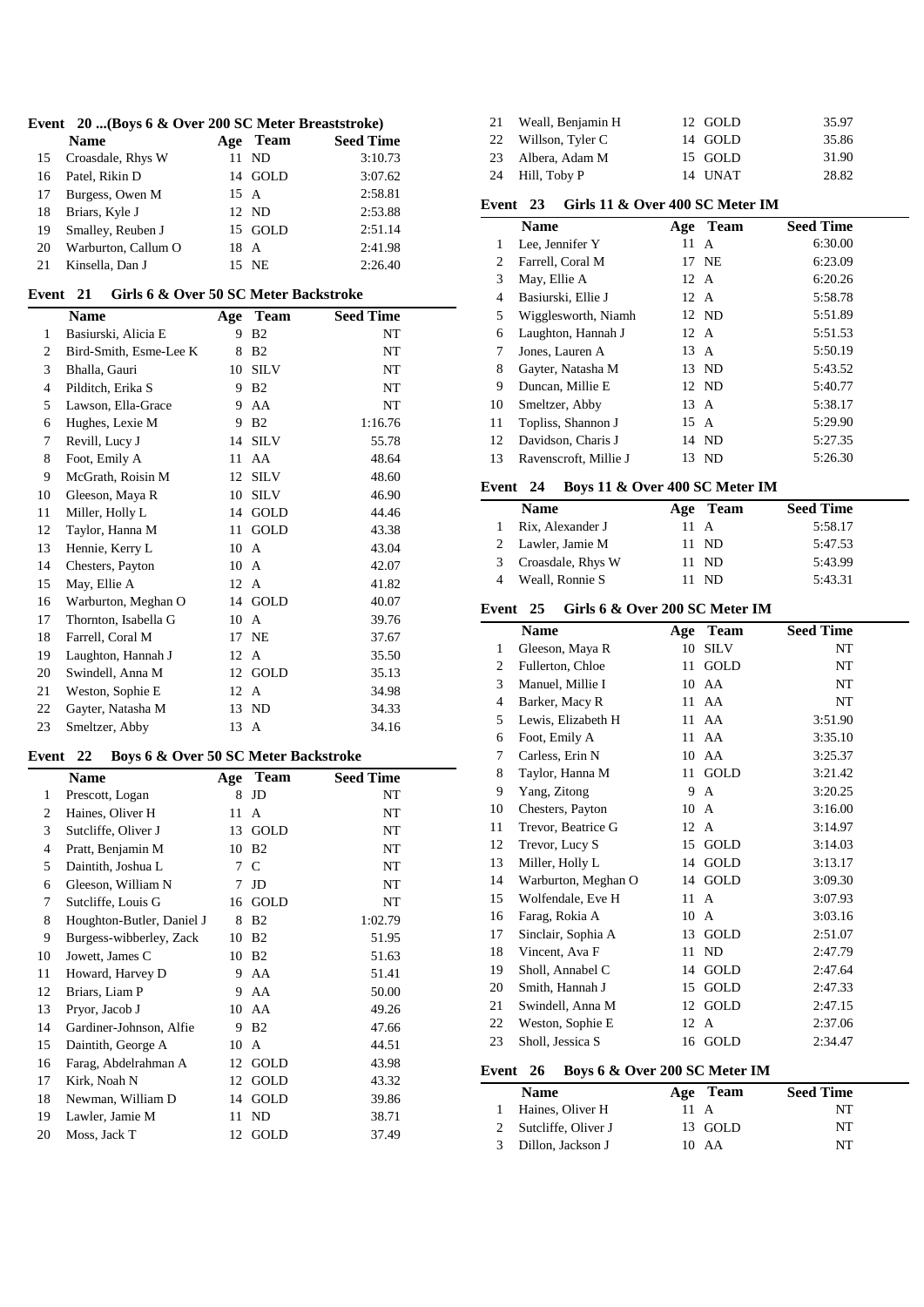#### **Event 26 ...(Boys 6 & Over 200 SC Meter IM)**

|                | <b>Name</b>               | Age | <b>Team</b> | <b>Seed Time</b> |
|----------------|---------------------------|-----|-------------|------------------|
| $\overline{4}$ | Sutcliffe, Louis G        | 16  | <b>GOLD</b> | NT               |
| 5              | Pinder, Josh M            | 11  | AA          | NT               |
| 6              | Kshirsagar, Varad T       | 13  | <b>SILV</b> | NT               |
| 7              | Carson, Isaac J           | 11  | AA          | 3:47.59          |
| 8              | Pryor, Jacob J            | 10  | AA          | 3:47.50          |
| 9              | Lang, Jacob               | 11  | GOLD        | 3:37.17          |
| 10             | White, Jack D             | 11  | <b>GOLD</b> | 3:27.04          |
| 11             | Kirk, Noah N              | 12  | <b>GOLD</b> | 3:19.28          |
| 12             | Eldridge-Mrotzek, Lucas M | 12  | AA          | 3:16.23          |
| 13             | Thomas, Nathan V          | 15  | <b>GOLD</b> | 3:06.95          |
| 14             | Hilton, Daniel S          | 12  | A           | 3:04.40          |
| 15             | Bhalla, Gaurav            | 13  | <b>GOLD</b> | 2:52.97          |
| 16             | Ashley, Joseph J          | 10  | A           | 2:50.40          |
| 17             | Moss, Jack T              | 12  | GOLD        | 2:49.00          |
| 18             | Weall, Benjamin H         | 12  | <b>GOLD</b> | 2:48.79          |
| 19             | Patel, Rikin D            | 14  | GOLD        | 2:47.59          |
| 20             | Mulhall-reid, Logan E     | 12  | A           | 2:47.38          |
| 21             | Willson, Tyler C          | 14  | GOLD        | 2:43.08          |
| 22             | Briars, Kyle J            | 12  | <b>ND</b>   | 2:42.38          |
| 23             | Warburton, Matthew E      | 12  | A           | 2:40.93          |
| 24             | Albera, Adam M            | 15  | GOLD        | 2:31.96          |
| 25             | Houghton, Oliver J        | 20  | <b>NE</b>   | 2:30.00          |
| 26             | Smalley, Reuben J         | 15  | GOLD        | 2:29.15          |
| 27             | Burgess, Owen M           | 15  | A           | 2:26.94          |
| 28             | Warburton, Callum O       | 18  | A           | 2:23.18          |
| 29             | Kinsella, Dan J           | 15  | NE          | 2:18.25          |
| 30             | Watkinson, Alex R         | 17  | NE          | 2:13.31          |
| 31             | Domville, Matthew P       | 21  | NE          | 2:00.60          |

# **Event 27 Girls 6 & Over 100 SC Meter IM**

|    | Name                  | Age | Team           | <b>Seed Time</b> |
|----|-----------------------|-----|----------------|------------------|
| 1  | Basiurski, Alicia E   | 9   | B <sub>2</sub> | NT               |
| 2  | Hobbs, Megan L        | 10  | <b>B2</b>      | NT               |
| 3  | Gayter, Katie R       | 8   | B <sub>2</sub> | NT               |
| 4  | Bhalla, Gauri         | 10  | <b>SILV</b>    | NT               |
| 5  | McGeehan, Natalie B   | 8   | B <sub>2</sub> | NT               |
| 6  | Goldie, Elize L       | 10  | B <sub>2</sub> | NT               |
| 7  | Heard, Jessica K      | 10  | B <sub>2</sub> | NT               |
| 8  | Jones, Olivia K       | 9   | <b>B2</b>      | NT               |
| 9  | Lawson, Ella-Grace    | 9   | AA             | NT               |
| 10 | Forster, Sophie M     | 9   | B <sub>2</sub> | NT               |
| 11 | McCurrie, Erin        | 9   | B <sub>2</sub> | NT               |
| 12 | Barker-Mayer, Rosie M | 9   | AA             | 1:54.96          |
| 13 | Whittaker, Erin G     | 10  | AA             | 1:54.23          |
| 14 | Gerrard, Amelia F     | 9   | AA             | 1:53.57          |
| 15 | Hughes, Lexie M       | 9   | B <sub>2</sub> | 1:52.55          |
| 16 | Domville, Poppy A     | 8   | AA             | 1:45.63          |
| 17 | Hennie, Kerry L       | 10  | A              | 1:32.86          |
| 18 | Thornton, Isabella G  | 10  | A              | 1:29.45          |
| 19 | Hunt, Gabriella G     | 10  | A              | 1:25.33          |

# **Event 28 Boys 6 & Over 100 SC Meter IM**

| <b>Name</b>                 | Age Team          | <b>Seed Time</b> |
|-----------------------------|-------------------|------------------|
| Burgess-wibberley, Zack     | 10 B <sub>2</sub> | NT               |
| 2 Jowett, James C           | 10 B <sub>2</sub> | NT               |
| 3 Houghton-Butler, Daniel J | 8 B <sub>2</sub>  | NT               |

| 4  | Whittaker, Ewan I       | 8  | AA                | 2:00.46 |
|----|-------------------------|----|-------------------|---------|
| 5  | Gardiner-Johnson, Alfie | 9  | <b>B2</b>         | 1:53.14 |
| 6  | Lakin, Benjamin L       | 10 | <b>B2</b>         | 1:52.24 |
| 7  | Orrell, Callum L        |    | 10 AA             | 1:50.13 |
| 8  | Wong, Isaac Y           |    | 10 AA             | 1:48.67 |
| 9  | McGeehan, William A     |    | 10 B <sub>2</sub> | 1:46.95 |
| 10 | Howard, Harvey D        |    | 9 AA              | 1:46.85 |
| 11 | Briars, Liam P          |    | 9 AA              | 1:46.02 |
| 12 | Daintith, George A      |    | 10 A              | 1:39.84 |
| 13 | May, Callum J           |    | $10 \text{ A}$    | 1:30.55 |
| 14 | Hilton, Thomas W        |    | $10 \text{ A}$    | 1:20.95 |

#### **Event 29 Girls 11 & Over 100 SC Meter Freestyle**

|    | <b>Name</b>           | Age  | <b>Team</b>  | <b>Seed Time</b> |
|----|-----------------------|------|--------------|------------------|
| 1  | Revill, Lucy J        | 14   | <b>SILV</b>  | NT               |
| 2  | McGrath, Roisin M     | 12   | <b>SILV</b>  | 1:34.79          |
| 3  | Barker, Macy R        | 11   | AA           | 1:29.16          |
| 4  | Lee, Jennifer Y       | 11   | $\mathbf{A}$ | 1:27.58          |
| 5  | Fullerton, Chloe      | 11   | GOLD         | 1:24.54          |
| 6  | Lewis, Elizabeth H    | 11   | AA           | 1:22.98          |
| 7  | Miller, Holly L       |      | 14 GOLD      | 1:19.74          |
| 8  | Warburton, Meghan O   |      | 14 GOLD      | 1:19.08          |
| 9  | Taylor, Hanna M       | 11   | GOLD         | 1:18.37          |
| 10 | May, Ellie A          | 12 A |              | 1:14.53          |
| 11 | Trevor, Lucy S        |      | 15 GOLD      | 1:14.46          |
| 12 | Jones, Lauren A       | 13   | $\mathbf{A}$ | 1:12.60          |
| 13 | Wigglesworth, Niamh   |      | 12 ND        | 1:12.01          |
| 14 | Swindell, Anna M      |      | 12 GOLD      | 1:10.66          |
| 15 | Gayter, Natasha M     | 13   | ND           | 1:09.83          |
| 16 | Farrell, Coral M      | 17   | <b>NE</b>    | 1:09.25          |
| 17 | Smith, Hannah J       | 15   | GOLD         | 1:07.31          |
| 18 | Davidson, Charis J    | 14   | <b>ND</b>    | 1:07.04          |
| 19 | Sholl, Annabel C      | 14   | GOLD         | 1:06.66          |
| 20 | Duncan, Millie E      |      | 12 ND        | 1:06.38          |
| 21 | Topliss, Shannon J    | 15   | A            | 1:06.21          |
| 22 | Ravenscroft, Millie J | 13   | ND           | 1:05.44          |
| 23 | Sinclair, Sophia A    | 13   | GOLD         | 1:04.75          |
| 24 | Sholl, Jessica S      | 16   | GOLD         | 1:01.86          |

#### **Event 30 Boys 11 & Over 100 SC Meter Freestyle**

|    | <b>Name</b>               |    | Age Team    | <b>Seed Time</b> |  |
|----|---------------------------|----|-------------|------------------|--|
| 1  | Haines, Oliver H          | 11 | A           | NT               |  |
| 2  | Sutcliffe, Oliver J       | 13 | GOLD        | NT               |  |
| 3  | Sutcliffe, Louis G        | 16 | GOLD        | NT               |  |
| 4  | Pinder, Josh M            | 11 | AA          | NT               |  |
| 5  | Kshirsagar, Varad T       | 13 | <b>SILV</b> | NT               |  |
| 6  | Lang, Jacob               | 11 | GOLD        | 1:28.13          |  |
| 7  | White, Jack D             | 11 | GOLD        | 1:24.31          |  |
| 8  | Eldridge-Mrotzek, Lucas M |    | 12 AA       | 1:23.98          |  |
| 9  | Farag, Abdelrahman A      | 12 | GOLD        | 1:21.73          |  |
| 10 | Thomas, Nathan V          | 15 | GOLD        | 1:17.49          |  |
| 11 | Hilton, Daniel S          | 12 | A           | 1:14.42          |  |
| 12 | Briars, Kyle J            | 12 | ND          | 1:11.39          |  |
| 13 | Bhalla, Gaurav            | 13 | GOLD        | 1:10.48          |  |
| 14 | Moss, Jack T              | 12 | GOLD        | 1:10.01          |  |
| 15 | Mulhall-reid, Logan E     | 12 | A           | 1:09.84          |  |
| 16 | Croasdale, Rhys W         | 11 | ND          | 1:09.45          |  |
| 17 | Weall, Benjamin H         | 12 | GOLD        | 1:07.45          |  |